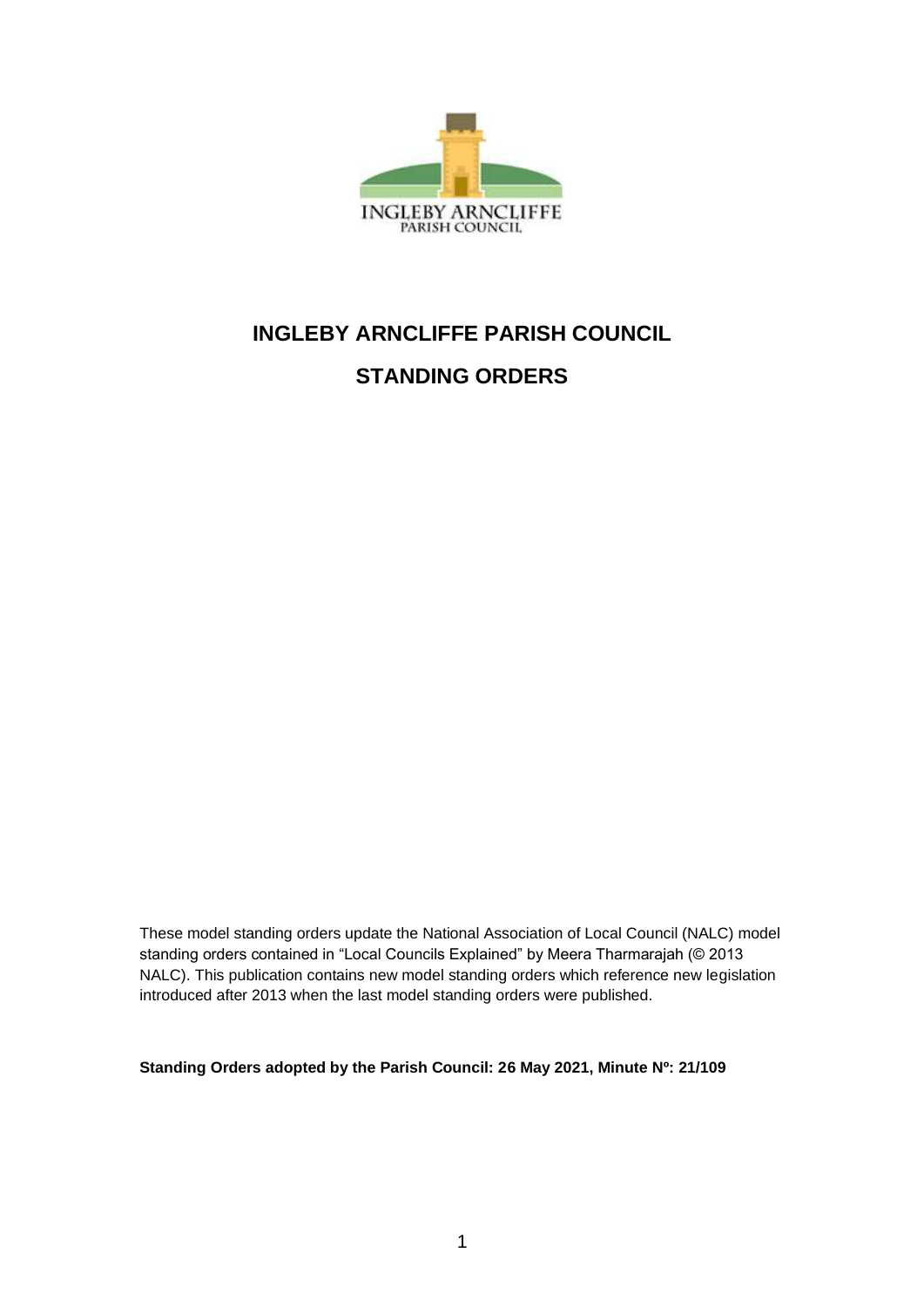| 1. |                                                           |
|----|-----------------------------------------------------------|
| 2. |                                                           |
| 3. |                                                           |
| 4. |                                                           |
| 5. |                                                           |
| 6. | EXTRAORDINARY MEETINGS OF THE COUNCIL, COMMITTEES AND     |
| 7. |                                                           |
| 8. |                                                           |
| 9. | MOTIONS FOR A MEETING THAT REQUIRE WRITTEN NOTICE TO      |
|    | 10. MOTIONS AT A MEETING THAT DO NOT REQUIRE WRITTEN      |
|    |                                                           |
|    |                                                           |
|    |                                                           |
|    |                                                           |
|    |                                                           |
|    |                                                           |
|    |                                                           |
|    |                                                           |
|    |                                                           |
|    |                                                           |
|    | 21. RESPONSIBILITIES UNDER DATA PROTECTION LEGISLATION 21 |
|    |                                                           |
|    |                                                           |
|    | 24. COMMUNICATING WITH DISTRICT AND COUNTY OR UNITARY     |
|    |                                                           |
|    |                                                           |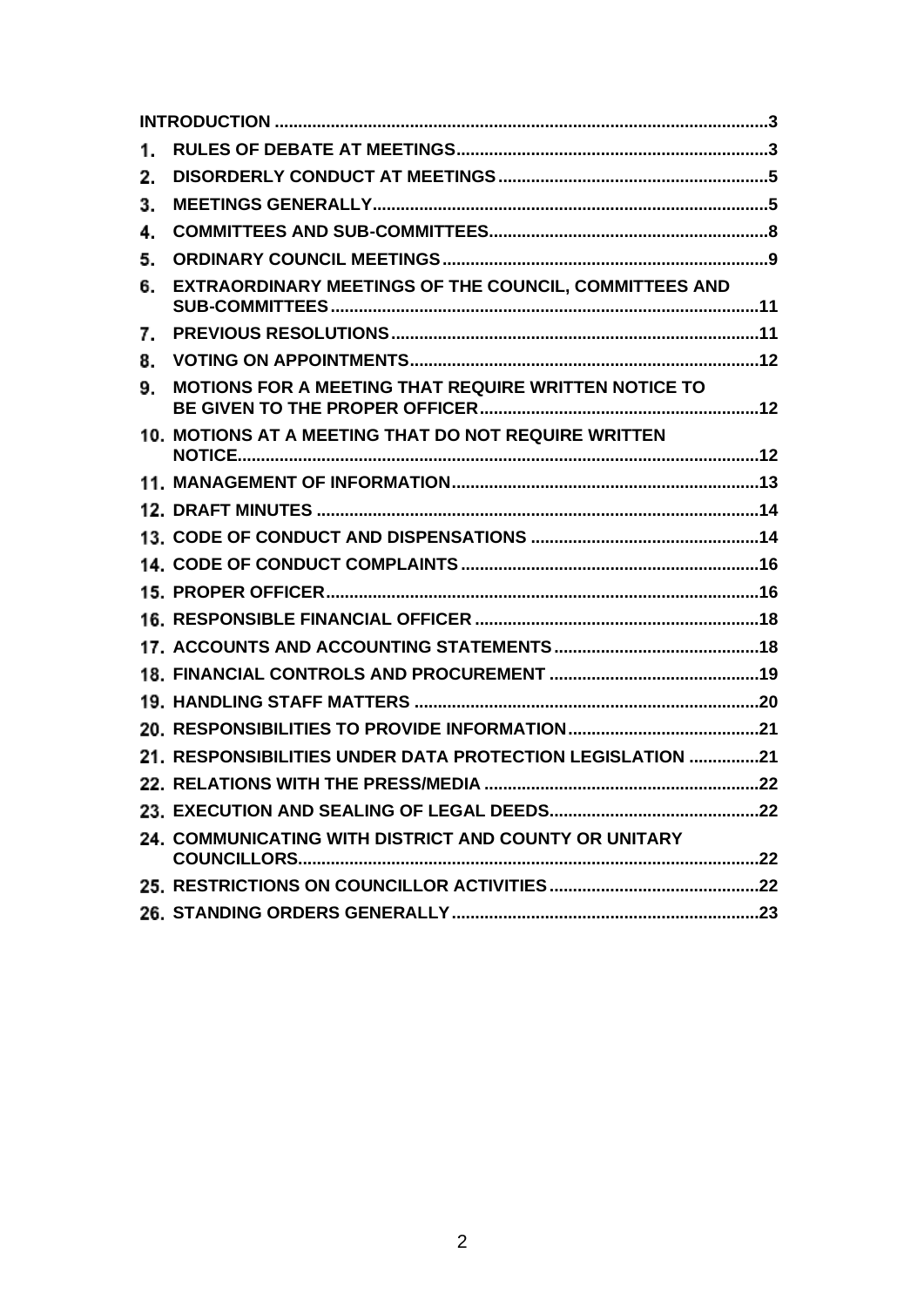# <span id="page-2-0"></span>**INTRODUCTION**

These Standing Orders are the written rules for Ingleby Arncliffe Parish Council (the Council); they confirm the Council's internal organisational, administrative and procurement procedures and procedural matters for meetings. They are not the same as the policies of the Council but they may refer to them.

Throughout these Standing Orders, the terms "councillor", "chairman", "chair", "his", "him", "he" or "vice chair" can be assumed to be for either male or female persons.

Standing orders that are in bold type contain statutory requirements, and cannot be changed or modified.

These Standing Orders are reviewed annually by the Council, and are ratified by the Council at its Annual Meeting every May.

#### <span id="page-2-1"></span>**RULES OF DEBATE AT MEETINGS**  $1.$

- a Motions on the agenda shall be considered in the order that they appear unless the order is changed at the discretion of the chairman of the meeting.
- b A motion (including an amendment) shall not be progressed unless it has been moved and seconded.
- c A motion on the agenda that is not moved by its proposer may be treated by the chairman of the meeting as withdrawn.
- d If a motion (including an amendment) has been seconded, it may be withdrawn by the proposer only with the consent of the seconder and the meeting.
- e An amendment is a proposal to remove or add words to a motion. It shall not negate the motion.
- f If an amendment to the original motion is carried, the original motion (as amended) becomes the substantive motion upon which further amendment(s) may be moved.
- g An amendment shall not be considered unless early verbal notice of it is given at the meeting and, if requested by the chairman of the meeting, is expressed in writing to the chairman.
- h A councillor may move an amendment to his own motion if agreed by the meeting. If a motion has already been seconded, the amendment shall be with the consent of the seconder and the meeting.
- i If there is more than one amendment to an original or substantive motion, the amendments shall be moved in the order directed by the chairman of the meeting.
- j Subject to standing order 1(k), only one amendment shall be moved and debated at a time, the order of which shall be directed by the chairman of the meeting.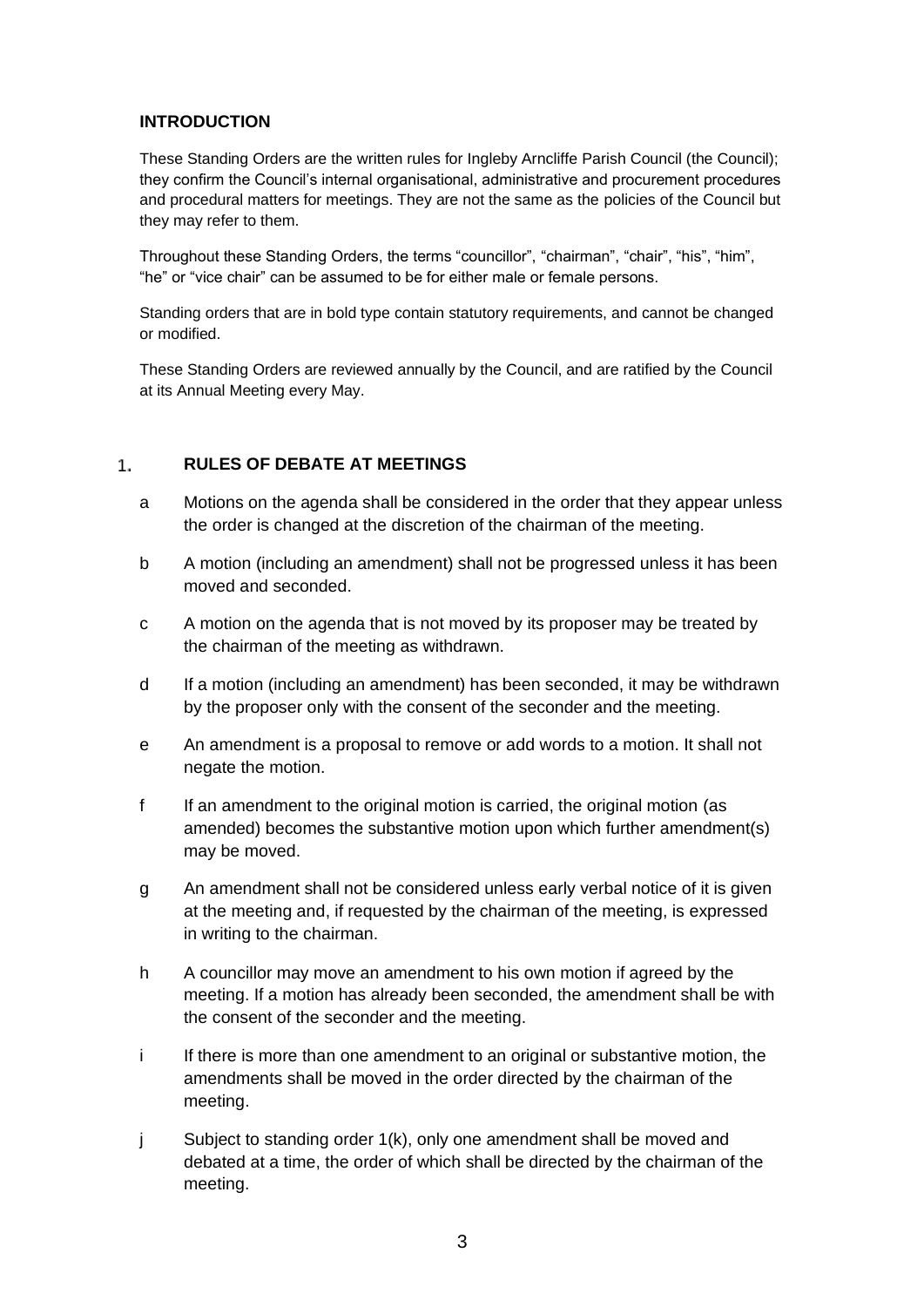- k One or more amendments may be discussed together if the chairman of the meeting considers this expedient but each amendment shall be voted upon separately.
- l A councillor may not move more than one amendment to an original or substantive motion.
- m The mover of an amendment has no right of reply at the end of debate on it.
- n Where a series of amendments to an original motion are carried, the mover of the original motion shall have a right of reply either at the end of debate on the first amendment or at the very end of debate on the final substantive motion immediately before it is put to the vote.
- o Unless permitted by the chairman of the meeting, a councillor may speak once in the debate on a motion except:
	- i. to speak on an amendment moved by another councillor;
	- ii. to move or speak on another amendment if the motion has been amended since he last spoke;
	- iii. to make a point of order;
	- iv. to give a personal explanation; or
	- v. to exercise a right of reply.
- p During the debate on a motion, a councillor may interrupt only on a point of order or a personal explanation and the councillor who was interrupted shall stop speaking. A councillor raising a point of order shall identify the standing order which he considers has been breached or specify the other irregularity in the proceedings of the meeting he is concerned by.
- q A point of order shall be decided by the chairman of the meeting and his decision shall be final.
- r When a motion is under debate, no other motion shall be moved except:
	- i. to amend the motion;
	- ii. to proceed to the next business;
	- iii. to adjourn the debate;
	- iv. to put the motion to a vote;
	- v. to ask a person to be no longer heard or to leave the meeting;
	- vi. to refer a motion to a committee or sub-committee for consideration;
	- vii. to exclude the public and press;
	- viii. to adjourn the meeting; or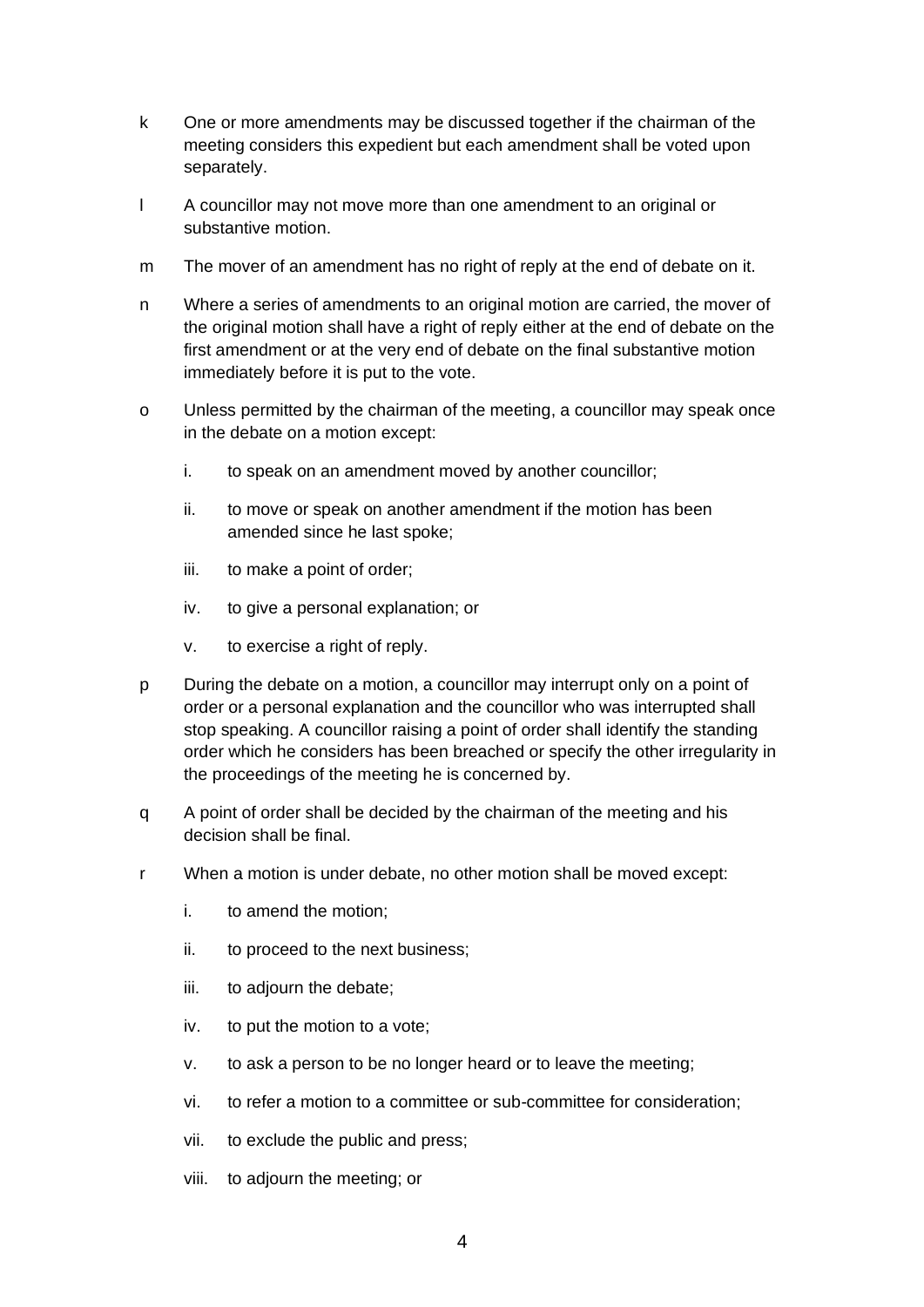- ix. to suspend particular standing order(s) excepting those which reflect mandatory statutory or legal requirements.
- s Before an original or substantive motion is put to the vote, the chairman of the meeting shall be satisfied that the motion has been sufficiently debated and that the mover of the motion under debate has exercised or waived his right of reply.
- t Excluding motions moved under standing order 1(r), the contributions or speeches by a councillor shall relate only to the motion under discussion and shall not exceed 5 minutes without the consent of the chairman of the meeting.

#### <span id="page-4-0"></span>**DISORDERLY CONDUCT AT MEETINGS** 2.

- a No person shall obstruct the transaction of business at a meeting or behave offensively or improperly. If this standing order is ignored, the chairman of the meeting shall request such person(s) to moderate or improve their conduct.
- b If person(s) disregard the request of the chairman of the meeting to moderate or improve their conduct, any councillor or the chairman of the meeting may move that the person be no longer heard or be excluded from the meeting. The motion, if seconded, shall be put to the vote without discussion.
- c If a resolution made under standing order 2(b) is ignored, the chairman of the meeting may take further reasonable steps to restore order or to progress the meeting. This may include temporarily suspending or closing the meeting.

#### <span id="page-4-1"></span>**MEETINGS GENERALLY** 3.

- Full Council meetings Committee meetings Sub-committee meetings
- a **Meetings shall not take place in premises which at the time of the meeting are used for the supply of alcohol, unless no other premises are available free of charge or at a reasonable cost.**
- b **The minimum three clear days for notice of a meeting does not include the day on which notice was issued, the day of the meeting, a Sunday, a day of the Christmas break, a day of the Easter break or of a bank holiday or a day appointed for public thanksgiving or mourning.**
- c **The minimum three clear days' public notice for a meeting does not include the day on which the notice was issued or the day of the meeting unless the meeting is convened at shorter notice** OR [The minimum three clear days' public notice of a meeting does not include the day on which the notice was issued or the day of the meeting].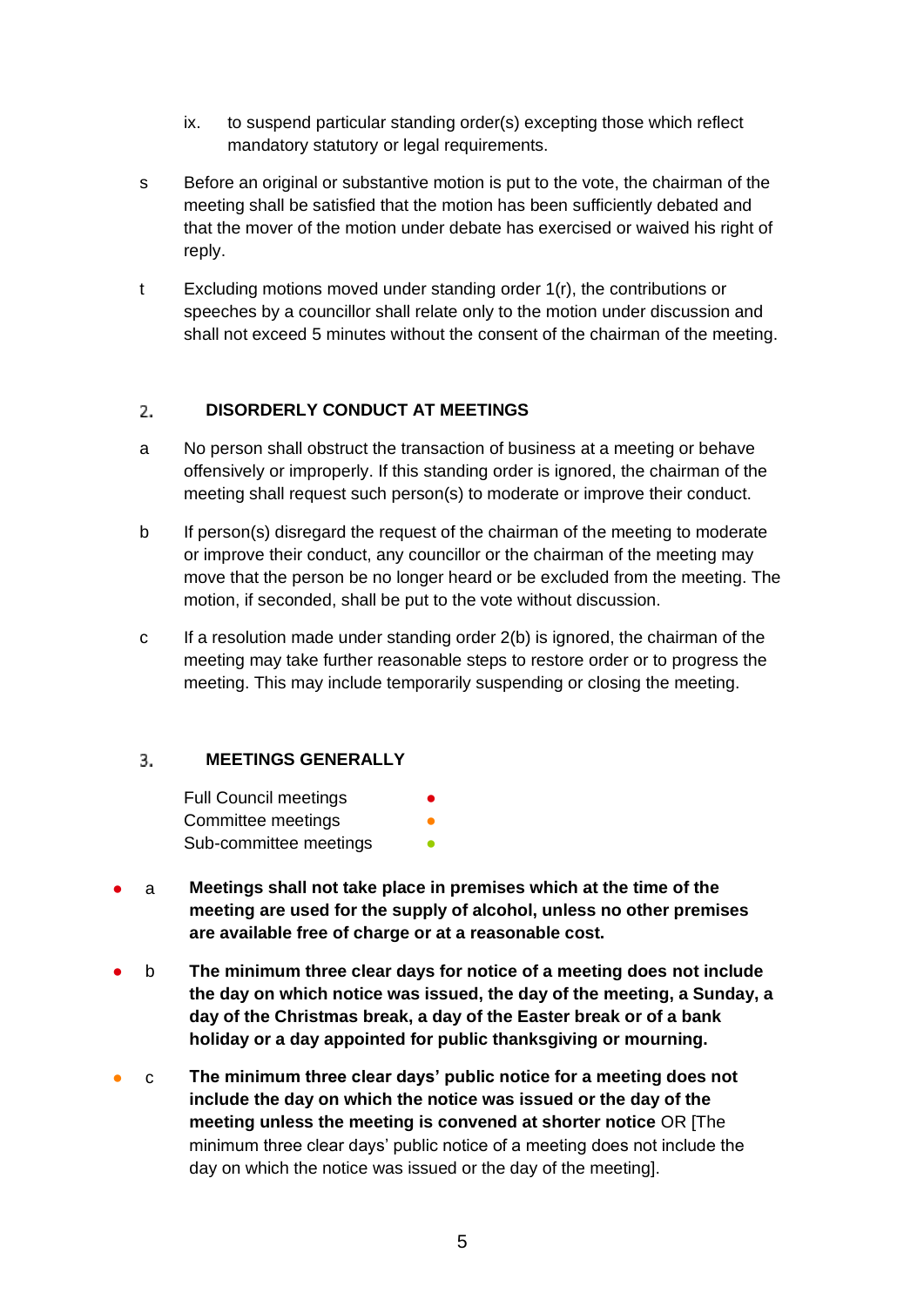- d **Meetings shall be open to the public unless their presence is prejudicial**
- **to the public interest by reason of the confidential nature of the business to be transacted or for other special reasons. The public's exclusion from part or all of a meeting shall be by a resolution which shall give reasons for the public's exclusion.**
	- e Members of the public may make representations, answer questions and give evidence at a meeting which they are entitled to attend in respect of the business on the agenda.
	- f The period of time designated for public participation at a meeting in accordance with standing order 3(e) shall not exceed 15 minutes unless directed by the chairman of the meeting.
	- g Subject to standing order 3(f), a member of the public shall not speak for more than 3 minutes.
	- h In accordance with standing order 3(e), a question shall not require a response at the meeting nor start a debate on the question. The chairman of the meeting may direct that a written or oral response be given.
	- i A person shall stand when requesting to speak and when speaking (except when a person has a disability or is likely to suffer discomfort. The chairman of the meeting may at any time permit a person to be seated when speaking.
	- j A person who speaks at a meeting shall direct his comments to the chairman of the meeting.
	- k Only one person is permitted to speak at a time. If more than one person wants to speak, the chairman of the meeting shall direct the order of speaking.
- ● l **Subject to standing order 3(m), a person who attends a meeting is permitted to report on the meeting whilst the meeting is open to the public. To "report" means to film, photograph, make an audio recording of meeting proceedings, use any other means for enabling persons not present to see or hear the meeting as it takes place or later or to report or to provide oral or written commentary about the meeting so that the report or commentary is available as the meeting takes place or later to persons not present.**
- ● m **A person present at a meeting may not provide an oral report or oral commentary about a meeting as it takes place without permission.**
- ● n **The press shall be provided with reasonable facilities for the taking of their report of all or part of a meeting at which they are entitled to be present.**
- o **Subject to standing orders which indicate otherwise, anything authorised or required to be done by, to or before the Chairman of the Council may in his absence be done by, to or before the Vice-Chairman**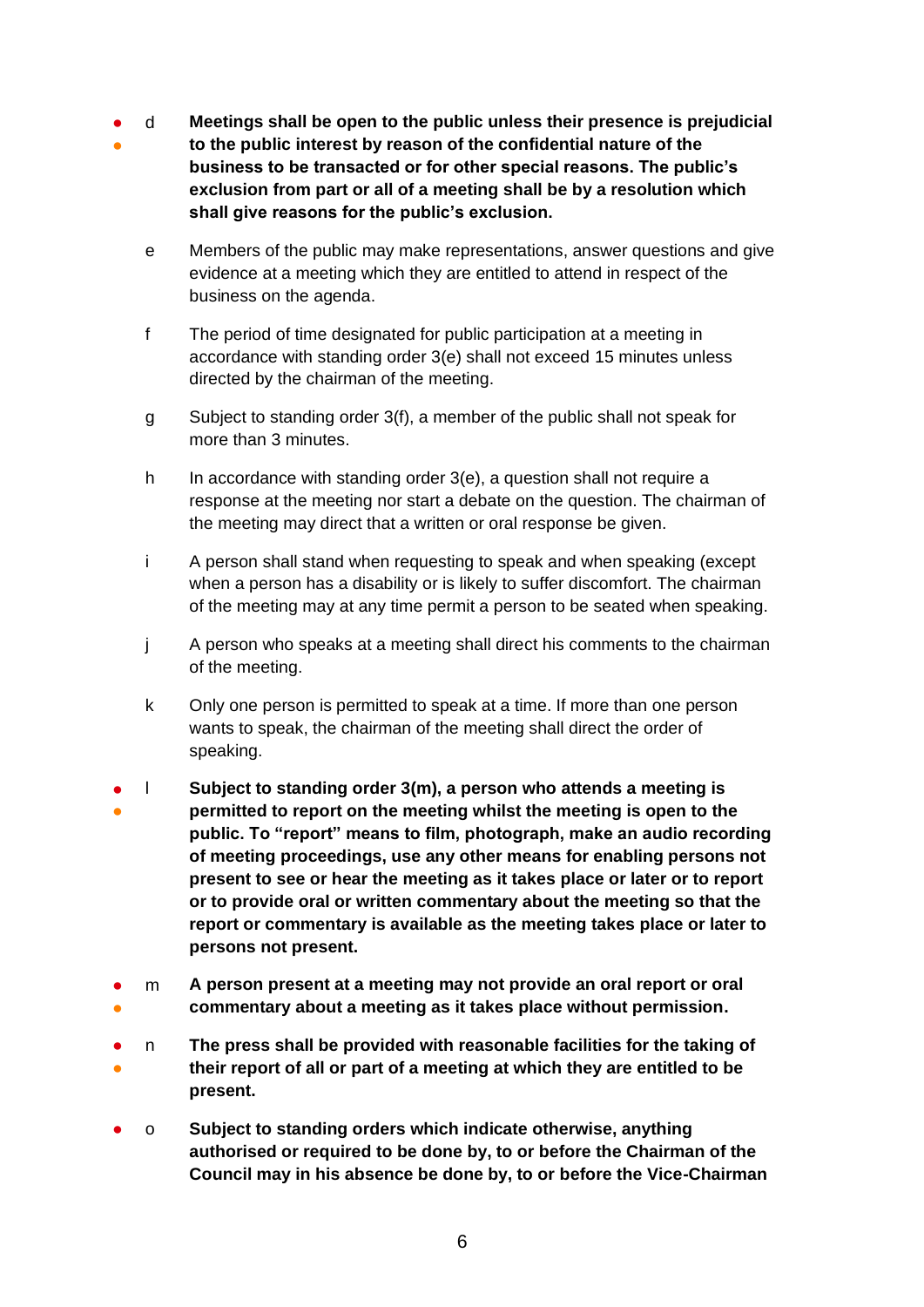**of the Council (if there is one).**

- p **The Chairman of the Council, if present, shall preside at a meeting. If the Chairman is absent from a meeting, the Vice-Chairman of the Council (if there is one) if present, shall preside. If both the Chairman and the Vice-Chairman are absent from a meeting, a councillor as chosen by the councillors present at the meeting shall preside at the meeting.**
- ● ● q **Subject to a meeting being quorate, all questions at a meeting shall be decided by a majority of the councillors and non-councillors with voting rights present and voting.**
- ● ● r **The chairman of a meeting may give an original vote on any matter put to the vote, and in the case of an equality of votes may exercise his casting vote whether or not he gave an original vote.**

*See standing orders 5(h) and (i) for the different rules that apply in the election of the Chairman of the Council at the annual meeting of the Council.*

- s **Unless standing orders provide otherwise, voting on a question shall be by a show of hands. At the request of a councillor, the voting on any question shall be recorded so as to show whether each councillor present and voting gave his vote for or against that question.** Such a request shall be made before moving on to the next item of business on the agenda.
	- t The minutes of a meeting shall include an accurate record of the following:
		- i. the time and place of the meeting;
		- ii. the names of councillors who are present and the names of councillors who are absent;
		- iii. interests that have been declared by councillors and non-councillors with voting rights;
		- iv. the grant of dispensations (if any) to councillors and non-councillors with voting rights;
		- v. whether a councillor or non-councillor with voting rights left the meeting when matters that they held interests in were being considered;
		- vi. if there was a public participation session; and
		- vii. the resolutions made.
- u **A councillor or a non-councillor with voting rights who has a**
- **disclosable pecuniary interest or another interest as set out in the**
- **Council's code of conduct in a matter being considered at a meeting is subject to statutory limitations or restrictions under the code on his right to participate and vote on that matter.**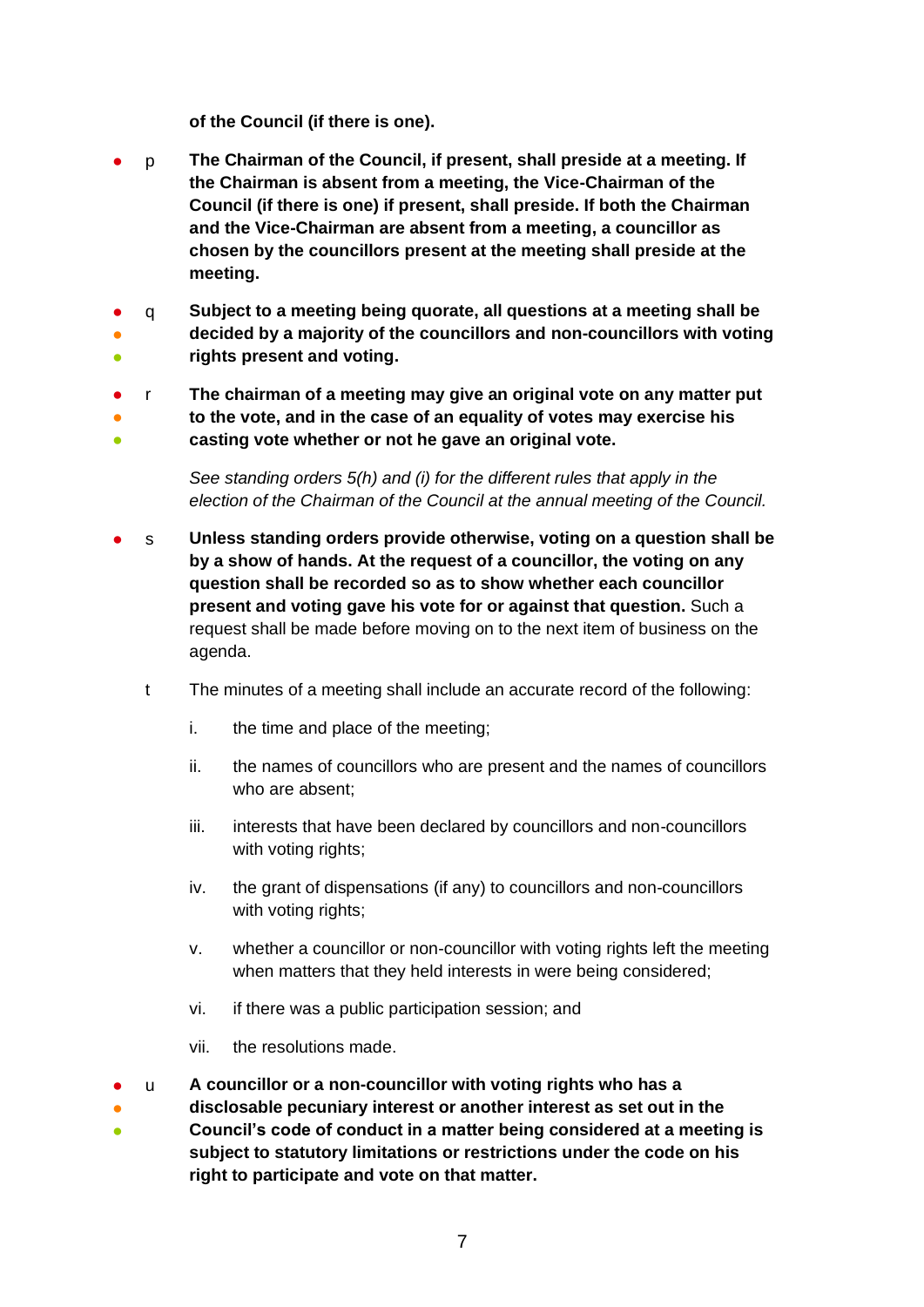● v **No business may be transacted at a meeting unless at least one-third of the whole number of members of the Council are present and in no case shall the quorum of a meeting be less than three.**

> *See standing order 4d(viii) for the quorum of a committee or sub-committee meeting.*

- w **If a meeting is or becomes inquorate no business shall be transacted**
- ● and the meeting shall be closed. The business on the agenda for the meeting shall be adjourned to another meeting.
	- x A meeting shall not exceed a period of 2 hours.

#### <span id="page-7-0"></span>**COMMITTEES AND SUB-COMMITTEES** 4.

- a **Unless the Council determines otherwise, a committee may appoint a sub-committee whose terms of reference and members shall be determined by the committee.**
- b **The members of a committee may include non-councillors unless it is a committee which regulates and controls the finances of the Council.**
- c **Unless the Council determines otherwise, all the members of an advisory committee and a sub-committee of the advisory committee may be noncouncillors.**
- d The Council may appoint standing committees or other committees as may be necessary, and:
	- i. shall determine their terms of reference;
	- ii. shall determine the number and time of the ordinary meetings of a standing committee up until the date of the next annual meeting of the Council;
	- iii. shall permit a committee, other than in respect of the ordinary meetings of a committee, to determine the number and time of its meetings;
	- iv. shall, subject to standing orders 4(b) and (c), appoint and determine the terms of office of members of such a committee;
	- v. may, subject to standing orders 4(b) and (c), appoint and determine the terms of office of the substitute members to a committee whose role is to replace the ordinary members at a meeting of a committee if the ordinary members of the committee confirm to the Proper Officer 5 days before the meeting that they are unable to attend;
	- vi. shall, after it has appointed the members of a standing committee, appoint the chairman of the standing committee;
	- vii. shall permit a committee other than a standing committee, to appoint its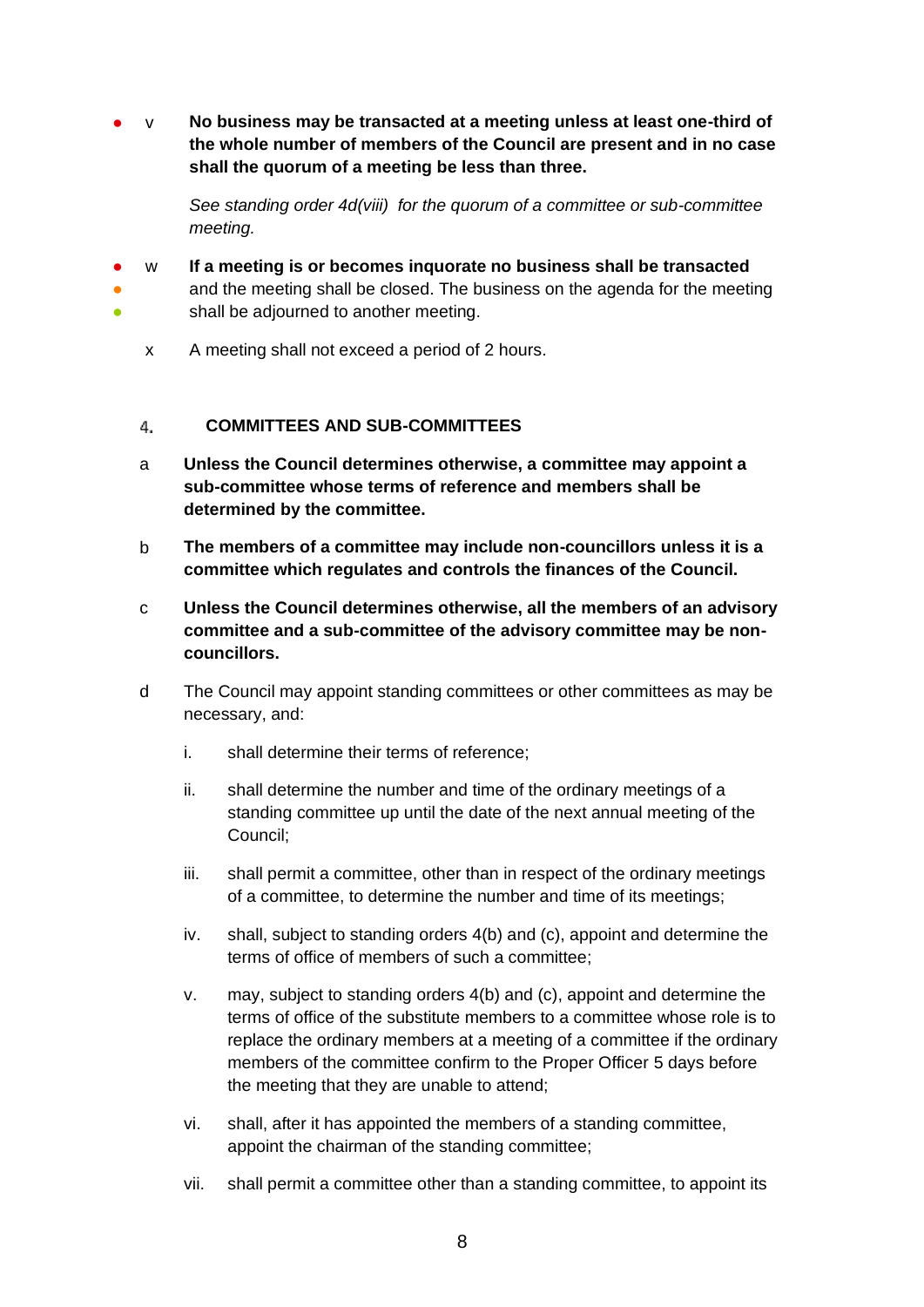own chairman at the first meeting of the committee;

- viii. shall determine the place, notice requirements and quorum for a meeting of a committee and a sub-committee which, in both cases, shall be no less than three;
- ix. shall determine if the public may participate at a meeting of a committee;
- x. shall determine if the public and press are permitted to attend the meetings of a sub-committee and also the advance public notice requirements, if any, required for the meetings of a sub-committee;
- xi. shall determine if the public may participate at a meeting of a subcommittee that they are permitted to attend; and
- xii. may dissolve a committee or a sub-committee.

#### <span id="page-8-0"></span>5. **ORDINARY COUNCIL MEETINGS**

- a **In an election year, the annual meeting of the Council shall be held on or within 14 days following the day on which the councillors elected take office.**
- b **In a year which is not an election year, the annual meeting of the Council shall be held on such day in May as the Council decides.**
- c **If no other time is fixed, the annual meeting of the Council shall take place at 6pm.**
- d **In addition to the annual meeting of the Council, at least three other ordinary meetings shall be held in each year on such dates and times as the Council decides.**
- e **The first business conducted at the annual meeting of the Council shall be the election of the Chairman and Vice-Chairman (if there is one) of the Council.**
- f **The Chairman of the Council, unless he has resigned or becomes disqualified, shall continue in office and preside at the annual meeting until his successor is elected at the next annual meeting of the Council.**
- g **The Vice-Chairman of the Council, if there is one, unless he resigns or becomes disqualified, shall hold office until immediately after the election of the Chairman of the Council at the next annual meeting of the Council.**
- h **In an election year, if the current Chairman of the Council has not been re-elected as a member of the Council, he shall preside at the annual meeting until a successor Chairman of the Council has been elected. The current Chairman of the Council shall not have an original vote in respect of the election of the new Chairman of the Council but shall give a casting vote in the case of an equality of votes.**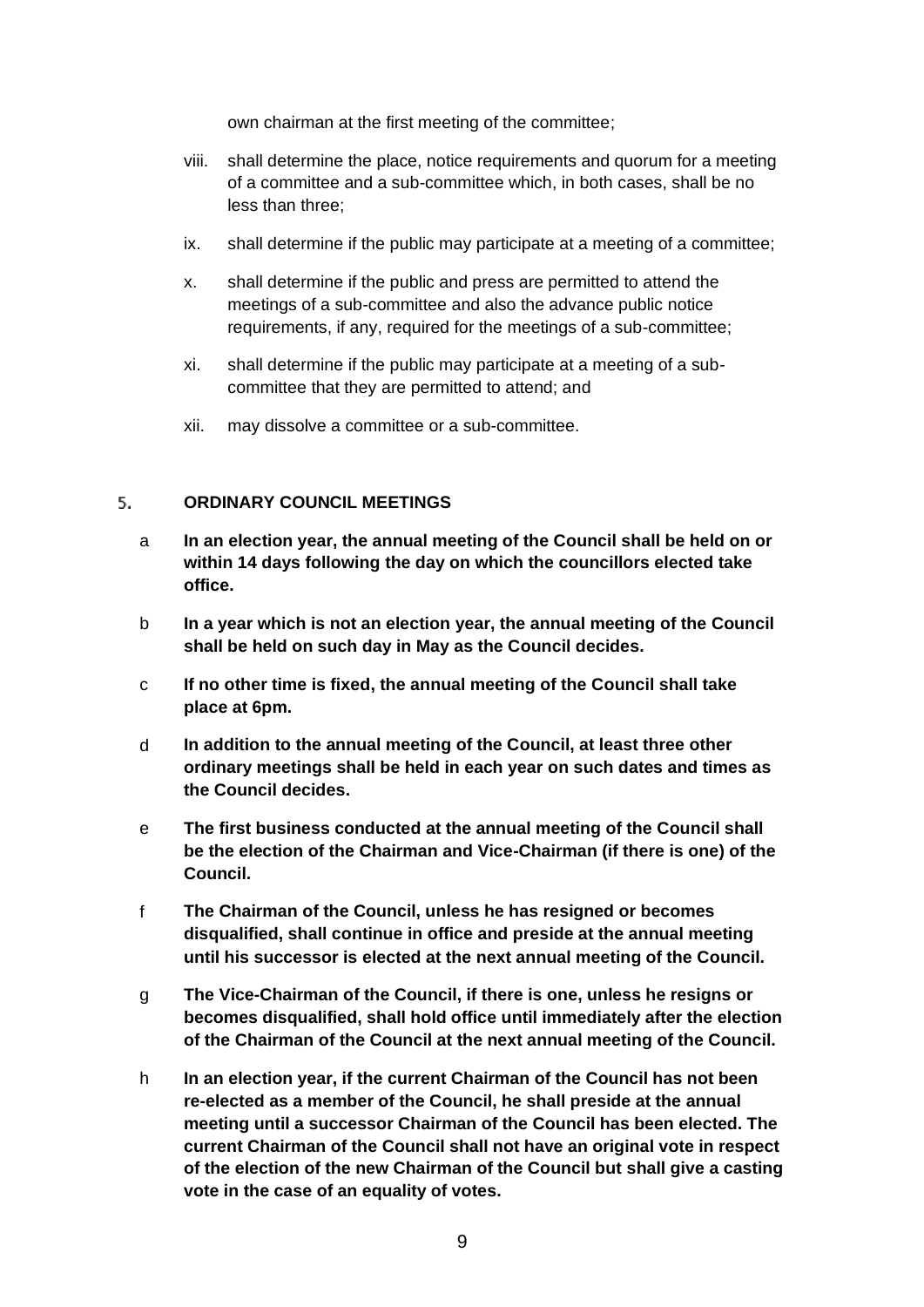- i **In an election year, if the current Chairman of the Council has been reelected as a member of the Council, he shall preside at the annual meeting until a new Chairman of the Council has been elected. He may exercise an original vote in respect of the election of the new Chairman of the Council and shall give a casting vote in the case of an equality of votes.**
- j Following the election of the Chairman of the Council and Vice-Chairman (if there is one) of the Council at the annual meeting, the business shall include:
	- i. **In an election year, delivery by the Chairman of the Council and councillors of their acceptance of office forms unless the Council resolves for this to be done at a later date. In a year which is not an election year, delivery by the Chairman of the Council of his acceptance of office form unless the Council resolves for this to be done at a later date;**
	- ii. Confirmation of the accuracy of the minutes of the last meeting of the Council;
	- iii. Receipt of the minutes of the last meeting of a committee;
	- iv. Consideration of the recommendations made by a committee;
	- v. Review of delegation arrangements to committees, sub-committees, staff and other local authorities;
	- vi. Review of the terms of reference for committees;
	- vii. Appointment of members to existing committees;
	- viii. Appointment of any new committees in accordance with standing order 4;
	- ix. Review and adoption of appropriate standing orders and financial regulations;
	- x. Review of arrangements (including legal agreements) with other local authorities, not-for-profit bodies and businesses.
	- xi. Review of representation on or work with external bodies and arrangements for reporting back;
	- xii. In an election year, to make arrangements with a view to the Council becoming eligible to exercise the general power of competence in the future;
	- xiii. Review of inventory of land and other assets including buildings and office equipment;
	- xiv. Confirmation of arrangements for insurance cover in respect of all insurable risks;
	- xv. Review of the Council's and/or staff subscriptions to other bodies;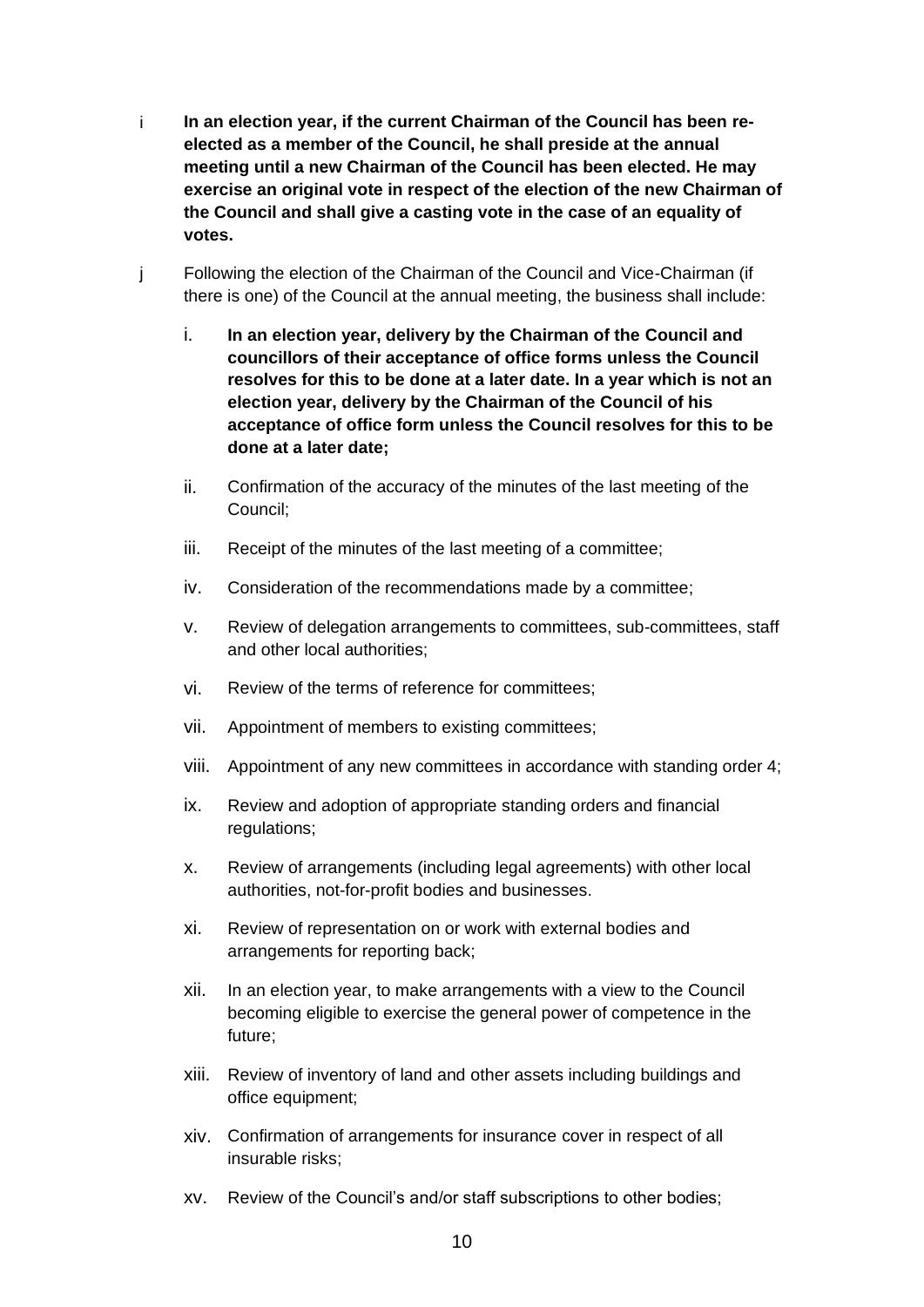- xvi. Review of the Council's complaints procedure;
- xvii. Review of the Council's policies, procedures and practices in respect of its obligations under freedom of information and data protection legislation (*see also standing orders 11, 20 and 21*);
- xviii. Review of the Council's policy for dealing with the press/media;
- xix. Review of the Council's employment policies and procedures;
- xx. Review of the Council's expenditure incurred under s.137 of the Local Government Act 1972 or the general power of competence.
- xxi. Determining the time and place of ordinary meetings of the Council up to and including the next annual meeting of the Council.

### <span id="page-10-0"></span>6. **EXTRAORDINARY MEETINGS OF THE COUNCIL, COMMITTEES AND SUB-COMMITTEES**

- a **The Chairman of the Council may convene an extraordinary meeting of the Council at any time.**
- b **If the Chairman of the Council does not call an extraordinary meeting of the Council within seven days of having been requested in writing to do so by two councillors, any two councillors may convene an extraordinary meeting of the Council. The public notice giving the time, place and agenda for such a meeting shall be signed by the two councillors.**
- c The chairman of a committee [or a sub-committee] may convene an extraordinary meeting of the committee [or the sub-committee] at any time.
- d If the chairman of a committee [or a sub-committee] does not call an extraordinary meeting within 3 days of having been requested to do so by 3 members of the committee [or the sub-committee], any 3 members of the committee [or the sub-committee] may convene an extraordinary meeting of the committee [or a sub-committee].

#### <span id="page-10-1"></span>**PREVIOUS RESOLUTIONS**  $7<sub>1</sub>$

- a A resolution shall not be reversed within six months except either by a special motion, which requires written notice by at least 3 councillors to be given to the Proper Officer in accordance with standing order 9, or by a motion moved in pursuance of the recommendation of a committee or a sub-committee.
- b When a motion moved pursuant to standing order 7(a) has been disposed of, no similar motion may be moved for a further six months.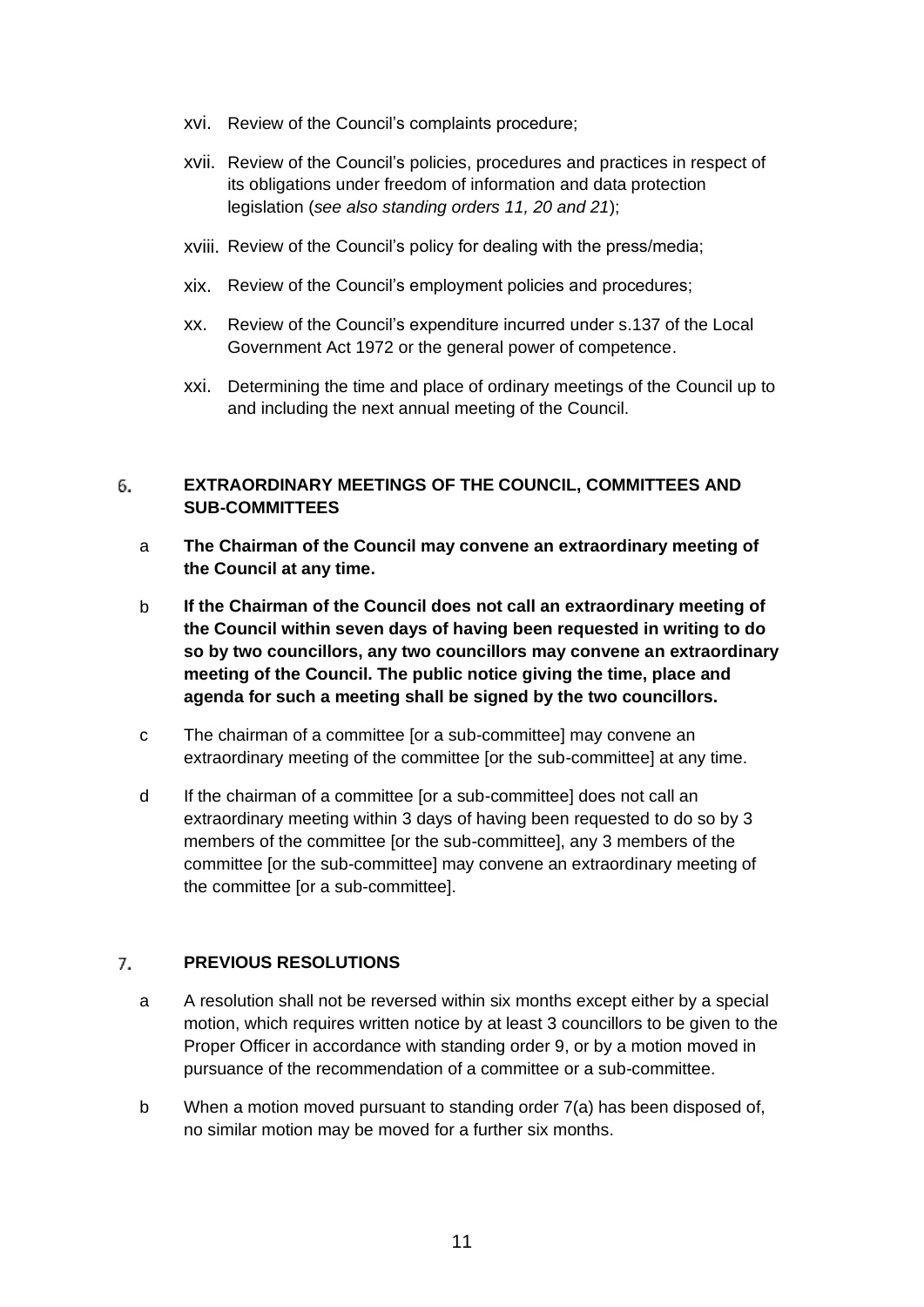#### <span id="page-11-0"></span>8. **VOTING ON APPOINTMENTS**

a Where more than two persons have been nominated for a position to be filled by the Council and none of those persons has received an absolute majority of votes in their favour, the name of the person having the least number of votes shall be struck off the list and a fresh vote taken. This process shall continue until a majority of votes is given in favour of one person. A tie in votes may be settled by the casting vote exercisable by the chairman of the meeting.

## <span id="page-11-1"></span>**MOTIONS FOR A MEETING THAT REQUIRE WRITTEN NOTICE TO BE**  9. **GIVEN TO THE PROPER OFFICER**

- a A motion shall relate to the responsibilities of the meeting for which it is tabled and in any event shall relate to the performance of the Council's statutory functions, powers and obligations or an issue which specifically affects the Council's area or its residents.
- b No motion may be moved at a meeting unless it is on the agenda and the mover has given written notice of its wording to the Proper Officer at least 7 clear days before the meeting. Clear days do not include the day of the notice or the day of the meeting.
- c The Proper Officer may, before including a motion on the agenda received in accordance with standing order 9(b), correct obvious grammatical or typographical errors in the wording of the motion.
- d If the Proper Officer considers the wording of a motion received in accordance with standing order 9(b) is not clear in meaning, the motion shall be rejected until the mover of the motion resubmits it, so that it can be understood, in writing, to the Proper Officer at least 3 clear days before the meeting.
- e If the wording or subject of a proposed motion is considered improper, the Proper Officer shall consult with the chairman of the forthcoming meeting or, as the case may be, the councillors who have convened the meeting, to consider whether the motion shall be included in the agenda or rejected.
- f The decision of the Proper Officer as to whether or not to include the motion on the agenda shall be final.
- g Motions received shall be recorded and numbered in the order that they are received.
- h Motions rejected shall be recorded with an explanation by the Proper Officer of the reason for rejection.

#### <span id="page-11-2"></span>**MOTIONS AT A MEETING THAT DO NOT REQUIRE WRITTEN NOTICE**  10.

- a The following motions may be moved at a meeting without written notice to the Proper Officer:
	- i. to correct an inaccuracy in the draft minutes of a meeting;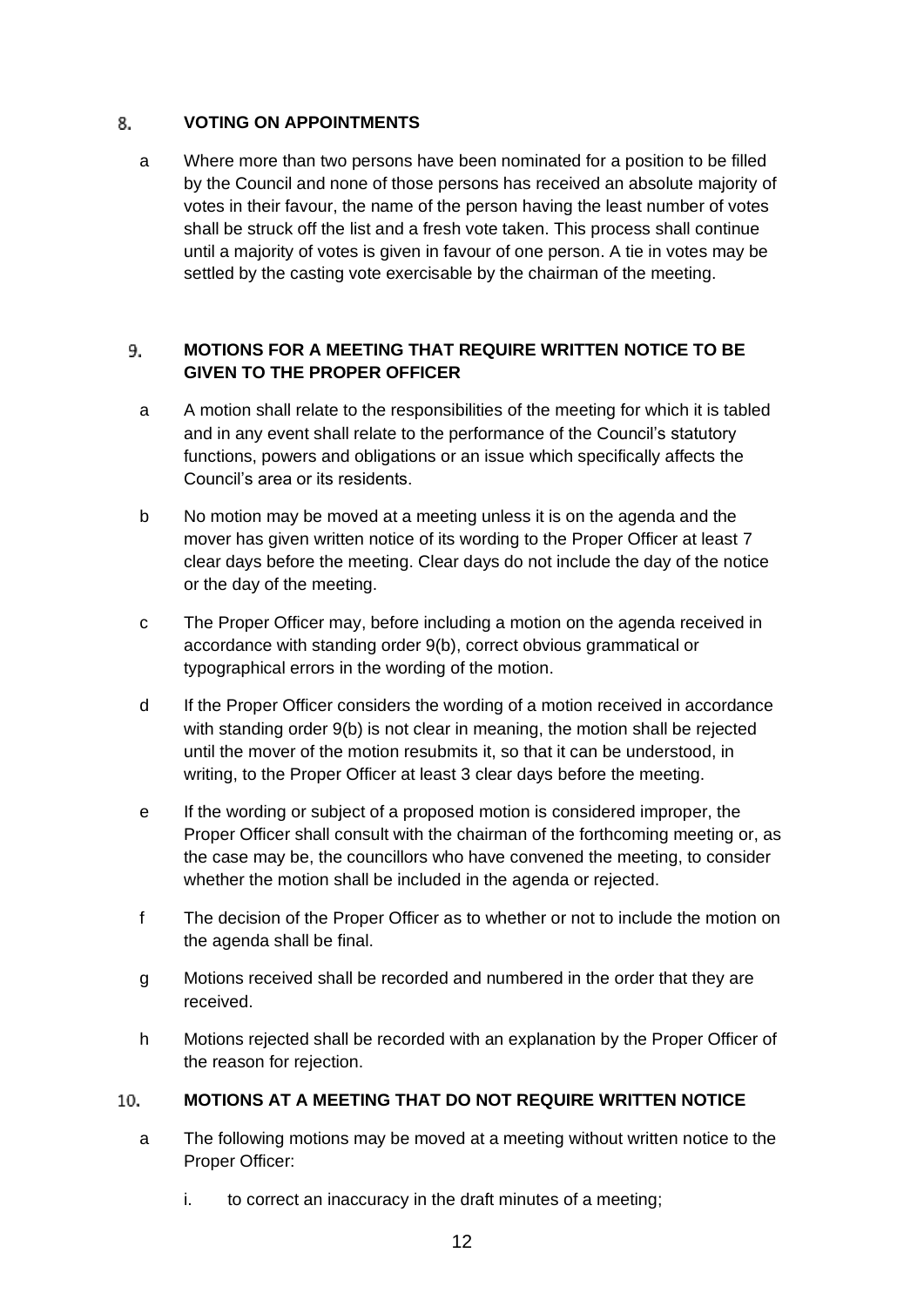- ii. to move to a vote;
- iii. to defer consideration of a motion;
- iv. to refer a motion to a particular committee or sub-committee;
- v. to appoint a person to preside at a meeting;
- vi. to change the order of business on the agenda;
- vii. to proceed to the next business on the agenda;
- viii. to require a written report;
- ix. to appoint a committee or sub-committee and their members;
- x. to extend the time limits for speaking;
- xi. to exclude the press and public from a meeting in respect of confidential or other information which is prejudicial to the public interest;
- xii. to not hear further from a councillor or a member of the public;
- xiii. to exclude a councillor or member of the public for disorderly conduct;
- xiv. to temporarily suspend the meeting;
- xv. to suspend a particular standing order (unless it reflects mandatory statutory or legal requirements);
- xvi. to adjourn the meeting; or
- xvii. to close the meeting.

#### <span id="page-12-0"></span> $11.$ **MANAGEMENT OF INFORMATION**

*See also standing order 20.*

- a **The Council shall have in place and keep under review, technical and organisational measures to keep secure information (including personal data) which it holds in paper and electronic form. Such arrangements shall include deciding who has access to personal data and encryption of personal data.**
- b **The Council shall have in place, and keep under review, policies for the retention and safe destruction of all information (including personal data) which it holds in paper and electronic form. The Council's retention policy shall confirm the period for which information (including personal data) shall be retained or if this is not possible the criteria used to determine that period (e.g. the Limitation Act 1980).**
- c **The agenda, papers that support the agenda and the minutes of a meeting shall not disclose or otherwise undermine confidential information or**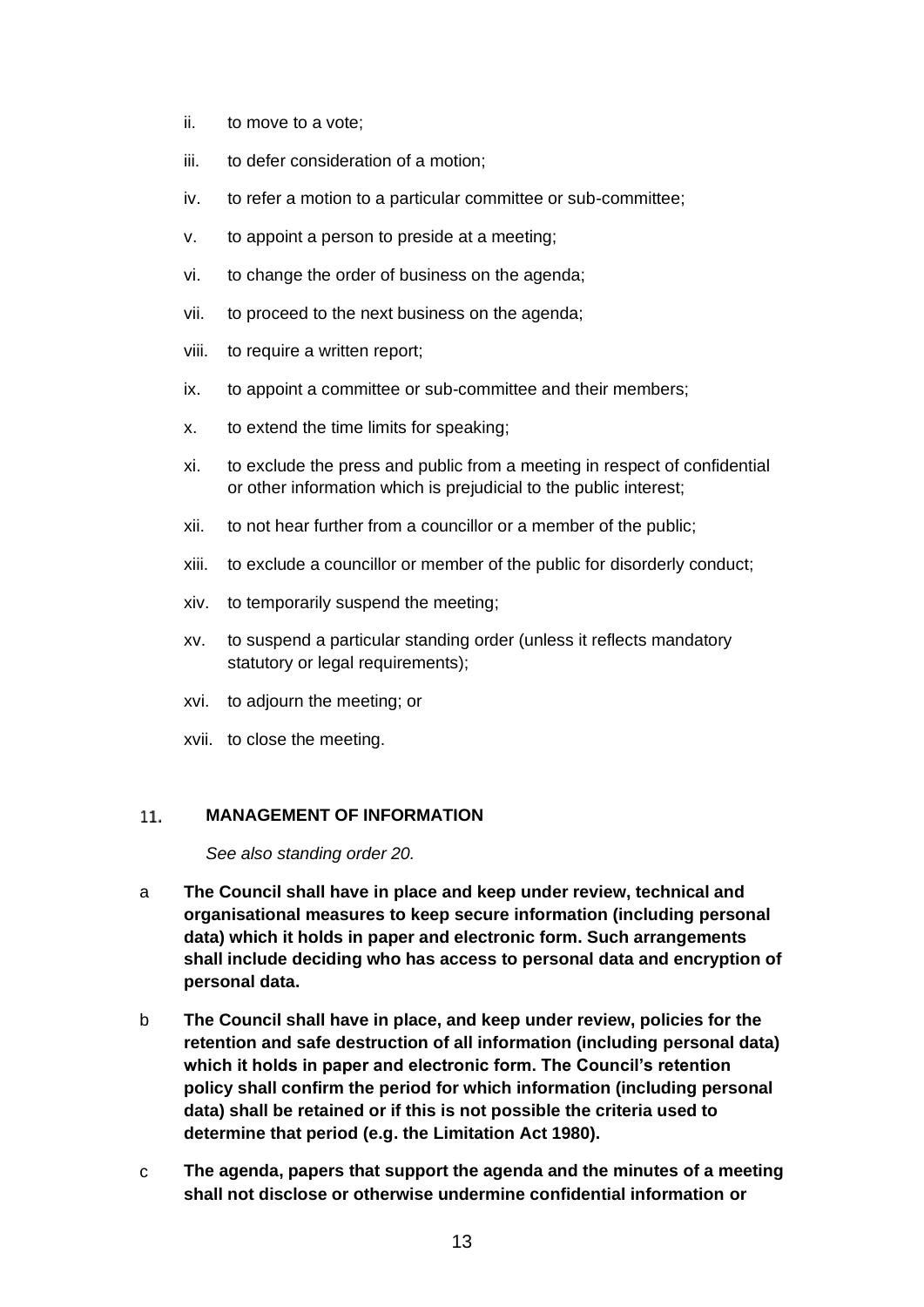**personal data without legal justification.** 

d **Councillors, staff, the Council's contractors and agents shall not disclose confidential information or personal data without legal justification.**

#### <span id="page-13-0"></span> $12.$ **DRAFT MINUTES**

| <b>Full Council meetings</b> | ● |
|------------------------------|---|
| Committee meetings           |   |
| Sub-committee meetings       |   |

- a If the draft minutes of a preceding meeting have been served on councillors with the agenda to attend the meeting at which they are due to be approved for accuracy, they shall be taken as read.
- b There shall be no discussion about the draft minutes of a preceding meeting except in relation to their accuracy. A motion to correct an inaccuracy in the draft minutes shall be moved in accordance with standing order 10(a)(i).
- c The accuracy of draft minutes, including any amendment(s) made to them, shall be confirmed by resolution and shall be signed by the chairman of the meeting and stand as an accurate record of the meeting to which the minutes relate.
- d If the chairman of the meeting does not consider the minutes to be an accurate record of the meeting to which they relate, he shall sign the minutes and include a paragraph in the following terms or to the same effect:

"The chairman of this meeting does not believe that the minutes of the meeting of the ( ) held on [date] in respect of ( ) were a correct record but his view was not upheld by the meeting and the minutes are confirmed as an accurate record of the proceedings."

- ● ● e **If the Council's gross annual income or expenditure (whichever is higher) does not exceed £25,000, it shall publish draft minutes on a website which is publicly accessible and free of charge not later than one month after the meeting has taken place.**
	- f Subject to the publication of draft minutes in accordance with standing order 12(e) and standing order 20(a) and following a resolution which confirms the accuracy of the minutes of a meeting, the draft minutes or recordings of the meeting for which approved minutes exist shall be destroyed.

#### <span id="page-13-1"></span>**CODE OF CONDUCT AND DISPENSATIONS** 13.

*See also standing order 3(u).*

a All councillors and non-councillors with voting rights shall observe the code of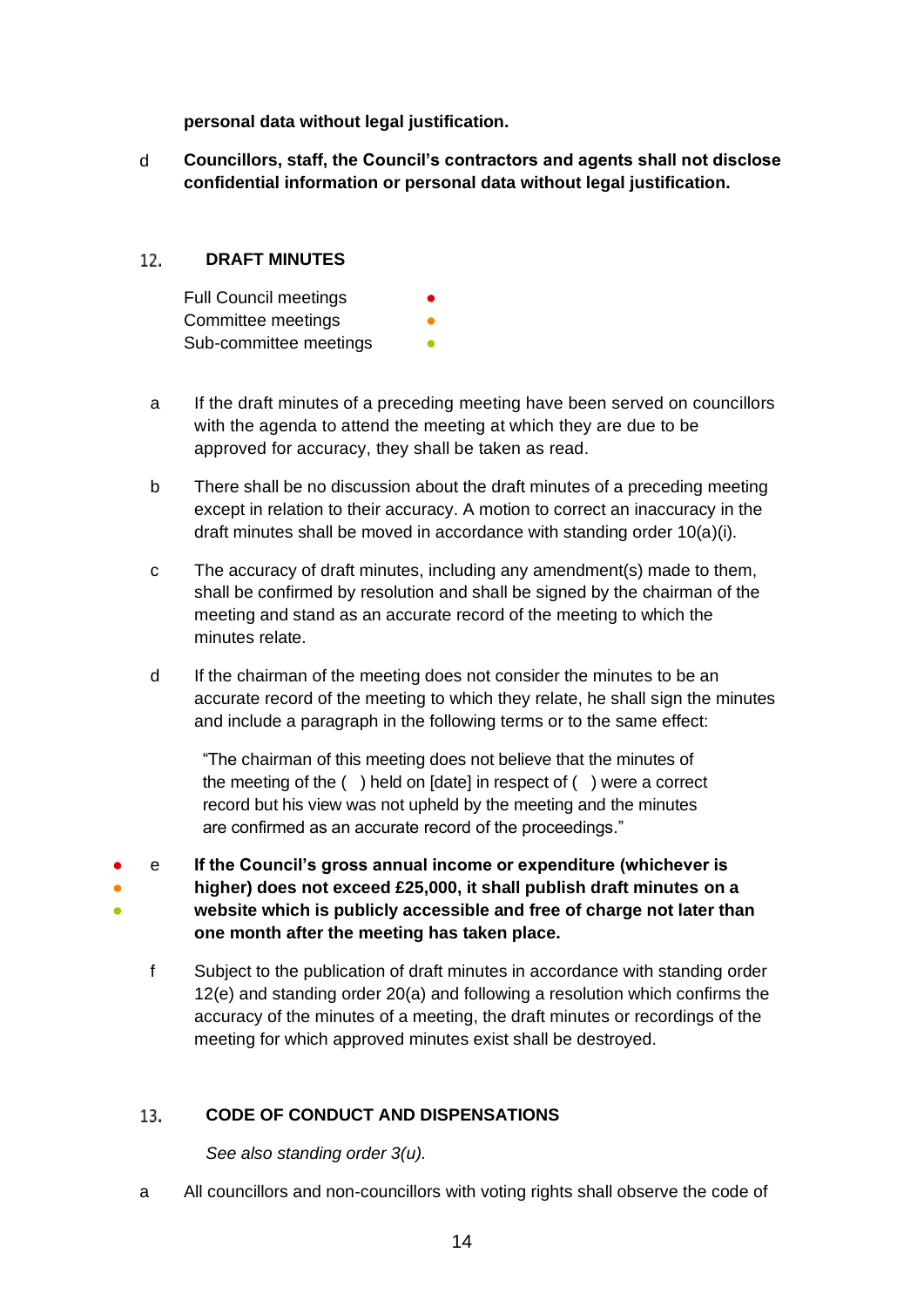conduct adopted by the Council.

- b Unless he has been granted a dispensation, a councillor or non-councillor with voting rights shall withdraw from a meeting when it is considering a matter in which he has a disclosable pecuniary interest. He may return to the meeting after it has considered the matter in which he had the interest.
- c Unless he has been granted a dispensation, a councillor or non-councillor with voting rights shall withdraw from a meeting when it is considering a matter in which he has another interest if so required by the Council's code of conduct. He may return to the meeting after it has considered the matter in which he had the interest.
- d **Dispensation requests shall be in writing and submitted to the Proper Officer** as soon as possible before the meeting, or failing that, at the start of the meeting for which the dispensation is required.
- e A decision as to whether to grant a dispensation shall be made by a meeting of the Council, or committee or sub-committee for which the dispensation is required and that decision is final.
- f A dispensation request shall confirm:
	- i. the description and the nature of the disclosable pecuniary interest or other interest to which the request for the dispensation relates;
	- ii. whether the dispensation is required to participate at a meeting in a discussion only or a discussion and a vote;
	- iii. the date of the meeting or the period (not exceeding four years) for which the dispensation is sought; and
	- iv. an explanation as to why the dispensation is sought.
- g Subject to standing orders 13(d) and (f), a dispensation request shall be considered [by the Proper Officer before the meeting or, if this is not possible, at the start of the meeting for which the dispensation is required.
- **h A dispensation may be granted in accordance with standing order 13(e) if having regard to all relevant circumstances any of the following apply:**
	- **i. without the dispensation the number of persons prohibited from participating in the particular business would be so great a proportion of the meeting transacting the business as to impede the transaction of the business;**
	- **ii. granting the dispensation is in the interests of persons living in the Council's area; or**
	- **iii. it is otherwise appropriate to grant a dispensation.**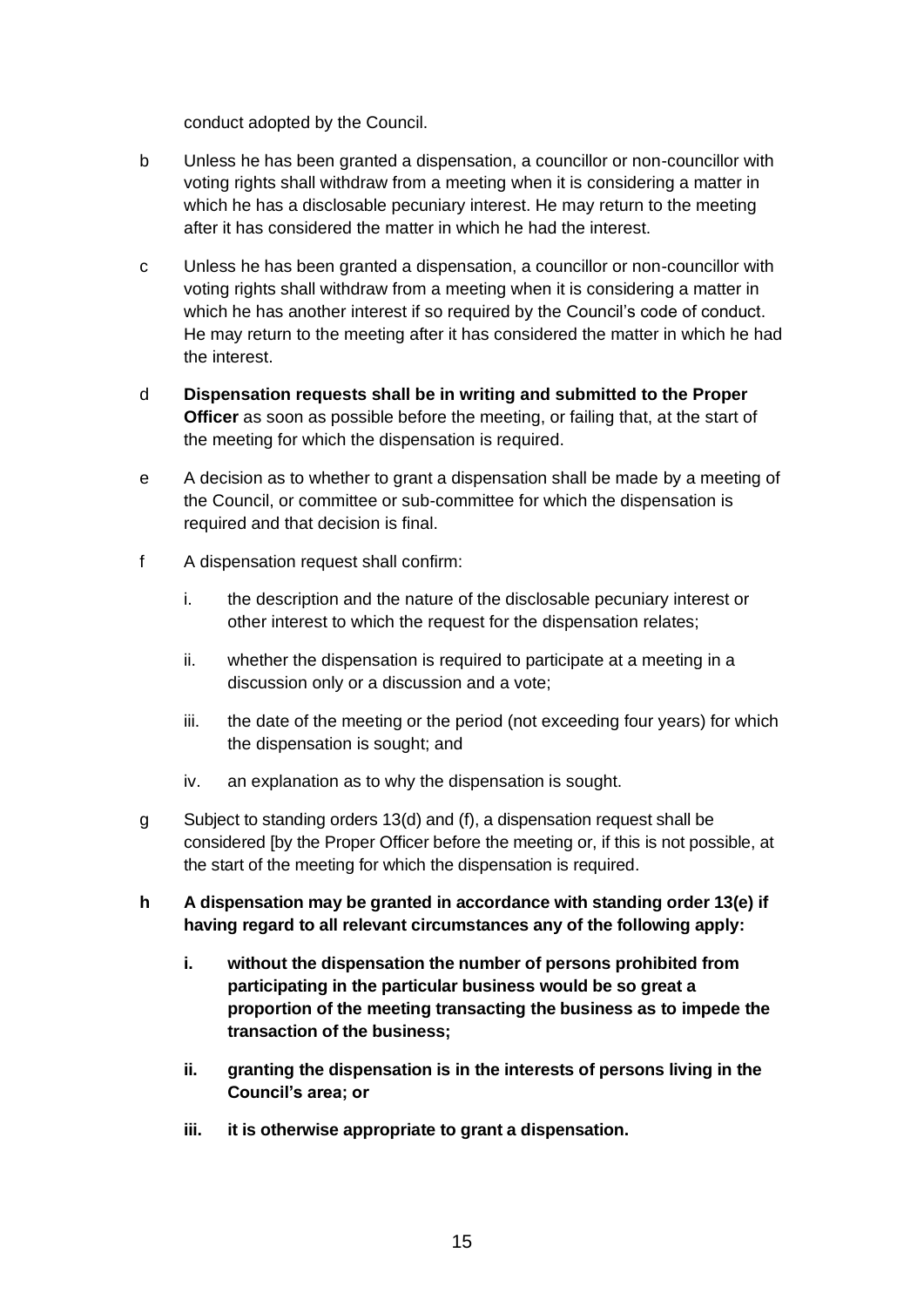#### <span id="page-15-0"></span> $14.$ **CODE OF CONDUCT COMPLAINTS**

- a Upon notification by the District or Unitary Council that it is dealing with a complaint that a councillor or non-councillor with voting rights has breached the Council's code of conduct, the Proper Officer shall, subject to standing order 11, report this to the Council.
- b Where the notification in standing order 14(a) relates to a complaint made by the Proper Officer, the Proper Officer shall notify the Chairman of Council of this fact, and the Chairman shall nominate another staff member to assume the duties of the Proper Officer in relation to the complaint until it has been determined and the Council has agreed what action, if any, to take in accordance with standing order 14(d).
- c The Council may:
	- i. provide information or evidence where such disclosure is necessary to investigate the complaint or is a legal requirement;
	- ii. seek information relevant to the complaint from the person or body with statutory responsibility for investigation of the matter;
- d **Upon notification by the District or Unitary Council that a councillor or non-councillor with voting rights has breached the Council's code of conduct, the Council shall consider what, if any, action to take against him. Such action excludes disqualification or suspension from office.**

#### <span id="page-15-1"></span>15. **PROPER OFFICER**

- a The Proper Officer shall be either (i) the clerk or (ii) other staff member(s) nominated by the Council to undertake the work of the Proper Officer when the Proper Officer is absent.
- b The Proper Officer shall:
	- i. **at least three clear days before a meeting of the council, a committee** or a sub-committee**,**
		- **serve on councillors by delivery or post at their residences or by email authenticated in such manner as the Proper Officer thinks fit, a signed summons confirming the time, place and the agenda (provided the councillor has consented to service by email), and**
		- **Provide, in a conspicuous place, public notice of the time, place and agenda (provided that the public notice with agenda of an extraordinary meeting of the Council convened by councillors is signed by them).**

*See standing order 3(b) for the meaning of clear days for a meeting of a full council and standing order 3(c) for the meaning of clear days for a*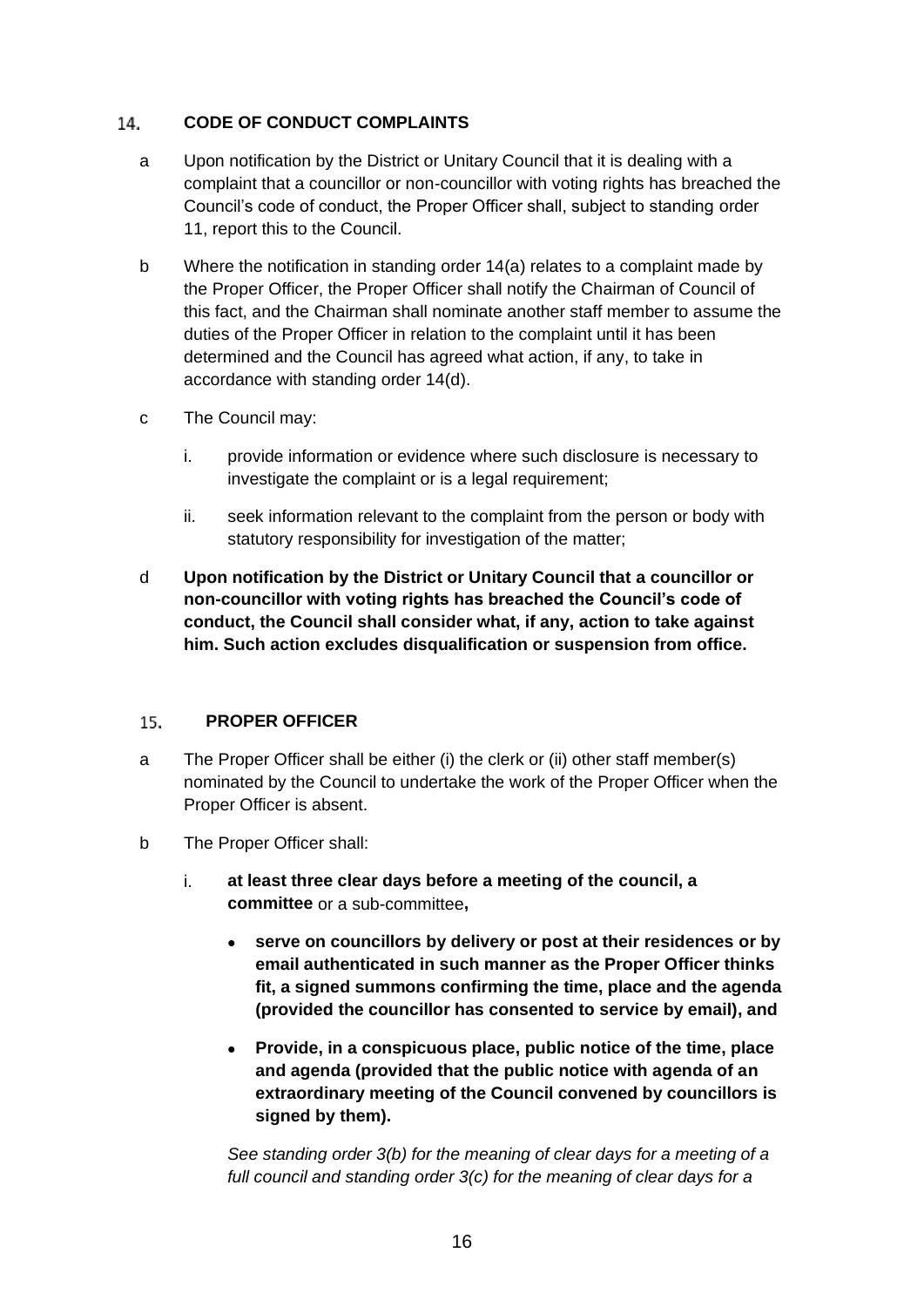# *meeting of a committee;*

- ii. subject to standing order 9, include on the agenda all motions in the order received unless a councillor has given written notice at least ( ) days before the meeting confirming his withdrawal of it;
- iii. **convene a meeting of the Council for the election of a new Chairman of the Council, occasioned by a casual vacancy in his office;**
- iv. **facilitate inspection of the minute book by local government electors;**
- v. **receive and retain copies of byelaws made by other local authorities;**
- vi. hold acceptance of office forms from councillors;
- vii. hold a copy of every councillor's register of interests;
- viii. assist with responding to requests made under freedom of information legislation and rights exercisable under data protection legislation, in accordance with the Council's relevant policies and procedures;
- ix. liaise, as appropriate, with the Council's Data Protection Officer;
- x. receive and send general correspondence and notices on behalf of the Council except where there is a resolution to the contrary;
- xi. assist in the organisation of, storage of, access to, security of and destruction of information held by the Council in paper and electronic form subject to the requirements of data protection and freedom of information legislation and other legitimate requirements (e.g. the Limitation Act 1980);
- xii. arrange for legal deeds to be executed; (*see also standing order 23);*
- xiii. arrange or manage the prompt authorisation, approval, and instruction regarding any payments to be made by the Council in accordance with its financial regulations;
- xiv. record every planning application notified to the Council and the Council's response to the local planning authority in a book for such purpose;
- xv. refer a planning application received by the Council to the Chairman or in his absence the Vice-Chairman of the Council within two working days of receipt to facilitate an extraordinary meeting if the nature of a planning application requires consideration before the next ordinary meeting of the Council;
- xvi. manage access to information about the Council via the publication scheme; and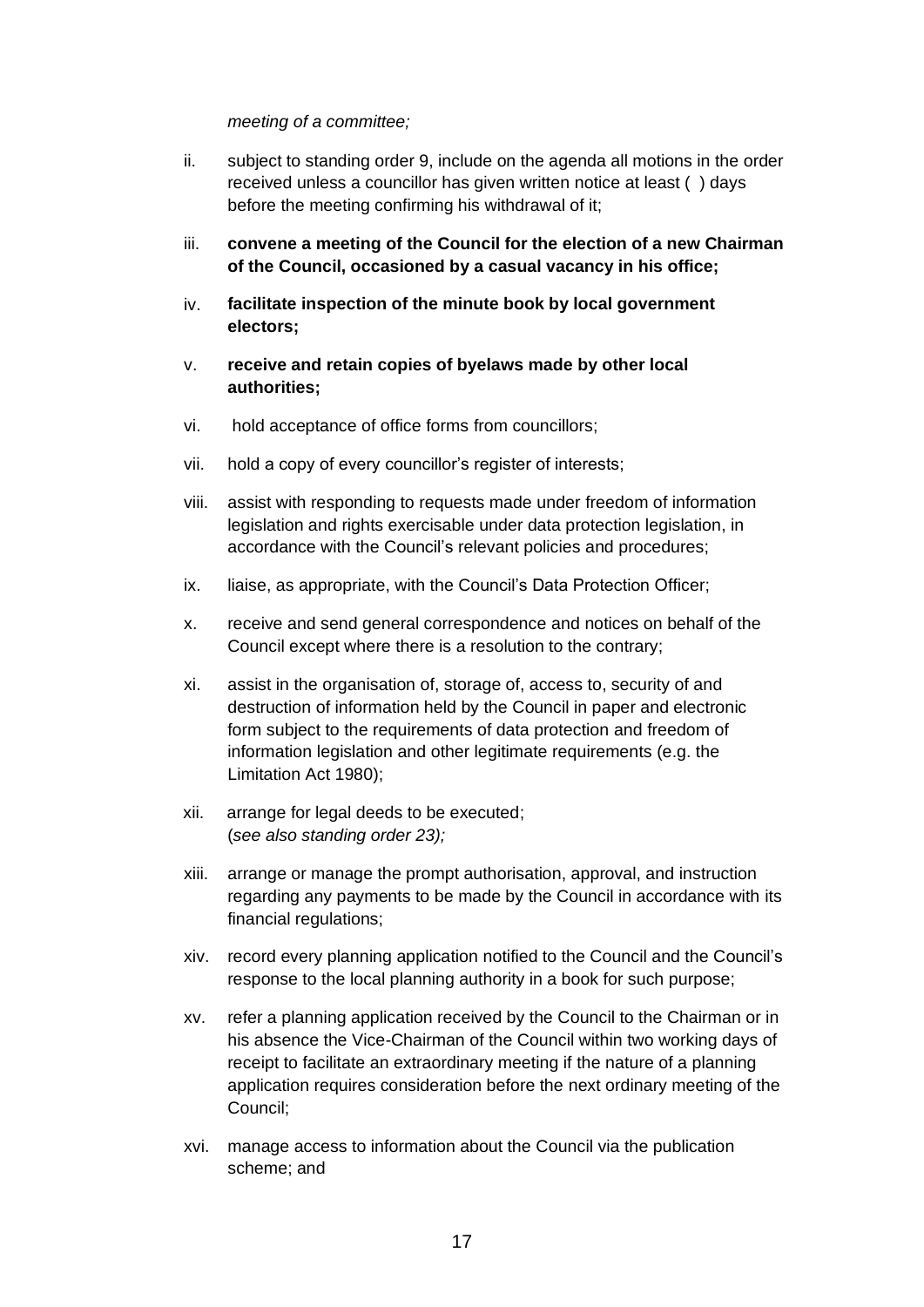xvii. retain custody of the seal of the Council (if there is one) which shall not be used without a resolution to that effect. (s*ee also standing order 23).*

#### <span id="page-17-0"></span>16. **RESPONSIBLE FINANCIAL OFFICER**

a The Council shall appoint appropriate staff member(s) to undertake the work of the Responsible Financial Officer when the Responsible Financial Officer is absent.

#### <span id="page-17-1"></span>17. **ACCOUNTS AND ACCOUNTING STATEMENTS**

- a "Proper practices" in standing orders refer to the most recent version of "Governance and Accountability for Local Councils – a Practitioners' Guide".
- b All payments by the Council shall be authorised, approved and paid in accordance with the law, proper practices and the Council's financial regulations.
- c The Responsible Financial Officer shall supply to each councillor as soon as practicable after 30 June, 30 September and 31 December in each year a statement to summarise:
	- i. the Council's receipts and payments (or income and expenditure) for each quarter;
	- ii. the Council's aggregate receipts and payments (or income and expenditure) for the year to date;
	- iii. the balances held at the end of the quarter being reported and

which includes a comparison with the budget for the financial year and highlights any actual or potential overspends.

- d As soon as possible after the financial year end at 31 March, the Responsible Financial Officer shall provide:
	- i. each councillor with a statement summarising the Council's receipts and payments (or income and expenditure) for the last quarter and the year to date for information; and
	- ii. to the Council the accounting statements for the year in the form of Section 1 of the annual governance and accountability return, as required by proper practices, for consideration and approval.
- e The year-end accounting statements shall be prepared in accordance with proper practices and apply the form of accounts determined by the Council (receipts and payments, or income and expenditure) for the year to 31 March. A completed draft annual governance and accountability return shall be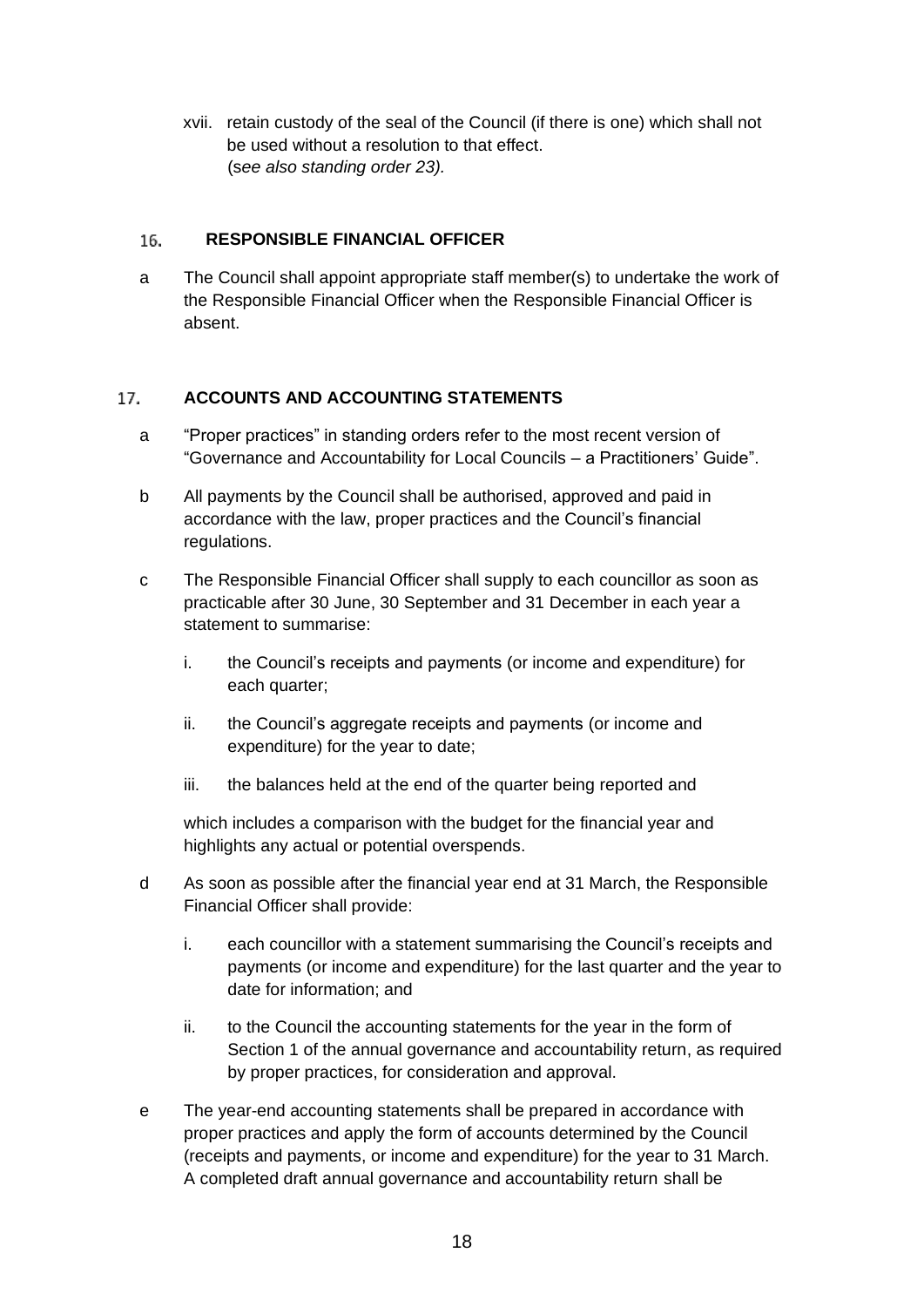presented to all councillors at least 14 days prior to anticipated approval by the Council. The annual governance and accountability return of the Council, which is subject to external audit, including the annual governance statement, shall be presented to the Council for consideration and formal approval before 30 June.

#### <span id="page-18-0"></span>**FINANCIAL CONTROLS AND PROCUREMENT** 18.

- a. The Council shall consider and approve financial regulations drawn up by the Responsible Financial Officer, which shall include detailed arrangements in respect of the following:
	- i. the keeping of accounting records and systems of internal controls;
	- ii. the assessment and management of financial risks faced by the Council;
	- iii. the work of the independent internal auditor in accordance with proper practices and the receipt of regular reports from the internal auditor, which shall be required at least annually;
	- iv. the inspection and copying by councillors and local electors of the Council's accounts and/or orders of payments; and
	- v. whether contracts with an estimated value below **£25,000** due to special circumstances are exempt from a tendering process or procurement exercise.
- b. Financial regulations shall be reviewed regularly and at least annually for fitness of purpose.
- c. **A public contract regulated by the Public Contracts Regulations 2015 with an estimated value in excess of £25,000 but less than the relevant thresholds in standing order 18(f) is subject to Regulations 109-114 of the Public Contracts Regulations 2015 which include a requirement on the Council to advertise the contract opportunity on the Contracts Finder website regardless of what other means it uses to advertise the opportunity.**
- d. Subject to additional requirements in the financial regulations of the Council, the tender process for contracts for the supply of goods, materials, services or the execution of works shall include, as a minimum, the following steps:
	- i. a specification for the goods, materials, services or the execution of works shall be drawn up;
	- ii. an invitation to tender shall be drawn up to confirm (i) the Council's specification (ii) the time, date and address for the submission of tenders (iii) the date of the Council's written response to the tender and (iv) the prohibition on prospective contractors contacting councillors or staff to encourage or support their tender outside the prescribed process;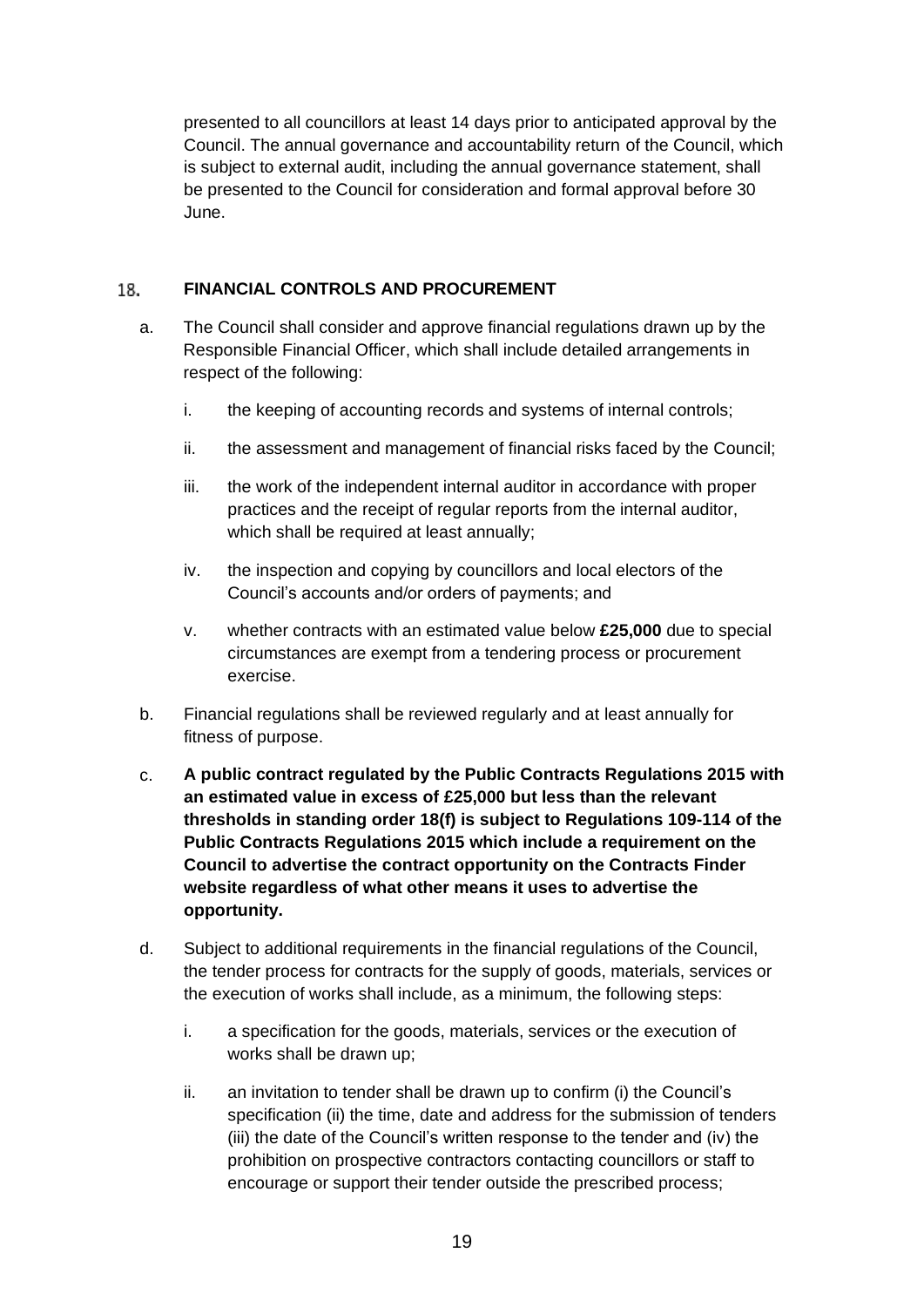- iii. the invitation to tender shall be advertised in a local newspaper and in any other manner that is appropriate;
- iv. tenders are to be submitted in writing in a sealed marked envelope addressed to the Proper Officer;
- v. tenders shall be opened by the Proper Officer in the presence of at least one councillor after the deadline for submission of tenders has passed;
- vi. tenders are to be reported to and considered by the appropriate meeting of the Council or a committee or sub-committee with delegated responsibility.
- e. Neither the Council, nor a committee or a sub-committee with delegated responsibility for considering tenders, is bound to accept the lowest value tender.
- f. **A public contract regulated by the Public Contracts Regulations 2015 with an estimated value in excess of £181,302 for a public service or supply contract or in excess of £4,551,413 for a public works contract (or other thresholds determined by the European Commission every two years and published in the Official Journal of the European Union (OJEU)) shall comply with the relevant procurement procedures and other requirements in the Public Contracts Regulations 2015 which include advertising the contract opportunity on the Contracts Finder website and in OJEU.**
- g. **A public contract in connection with the supply of gas, heat, electricity, drinking water, transport services, or postal services to the public; or the provision of a port or airport; or the exploration for or extraction of gas, oil or solid fuel with an estimated value in excess of £363,424 for a supply, services or design contract; or in excess of £4,551,413 for a works contract; or £820,370 for a social and other specific services contract (or other thresholds determined by the European Commission every two years and published in OJEU) shall comply with the relevant procurement procedures and other requirements in the Utilities Contracts Regulations 2016.**

#### <span id="page-19-0"></span>19. **HANDLING STAFF MATTERS**

- a A matter personal to a member of staff that is being considered by a meeting of th Council is subject to standing order 11.
- b Subject to the Council's policy regarding absences from work, the Council's most senior member of staff shall notify the chairman of absence occasioned by illness or other reason and that person shall report such absence at its next meeting.
- c The chairman or in his absence, the vice-chairman shall upon a resolution conduct a review of the performance and annual appraisal of the work of the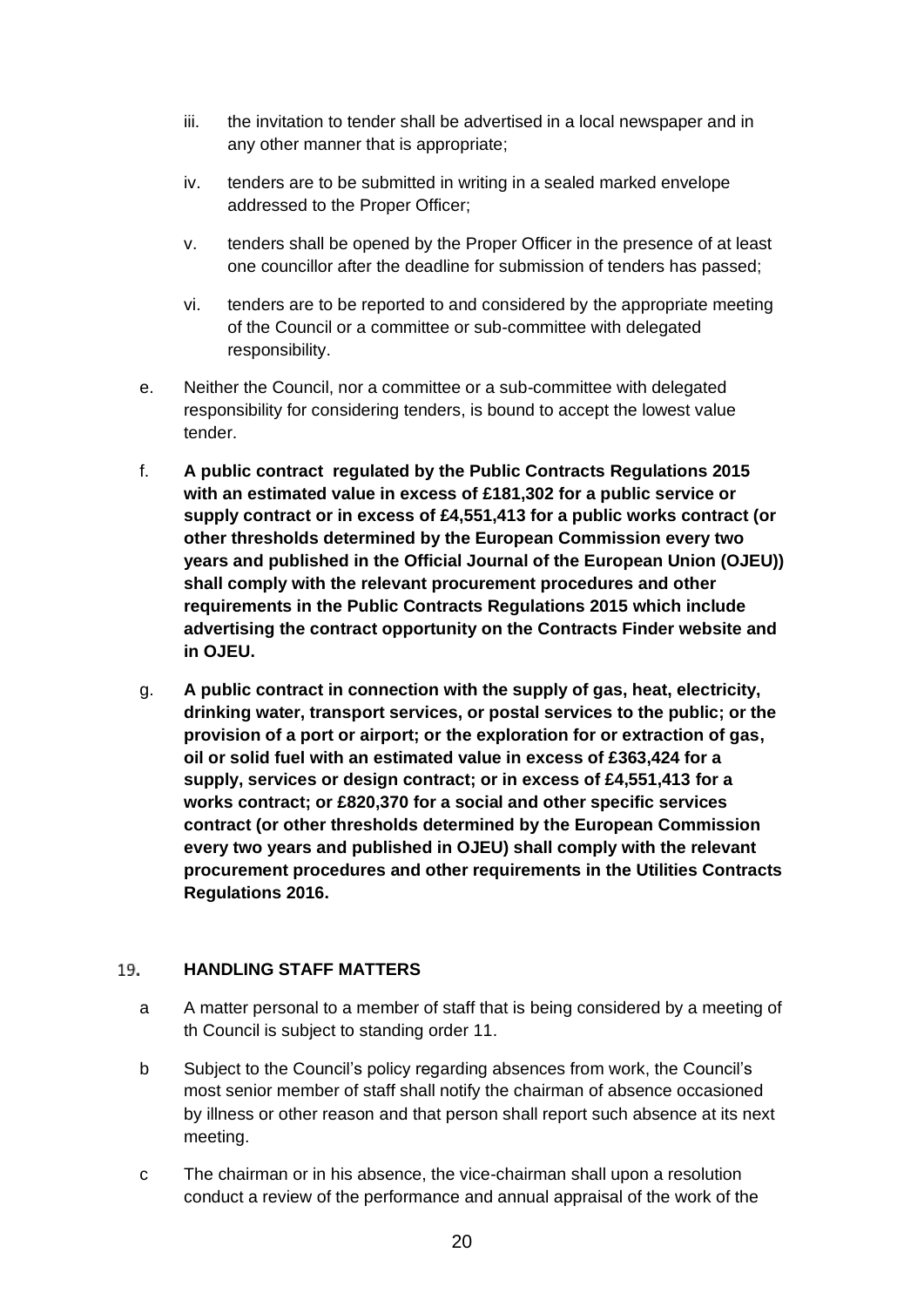Clerk. The reviews and appraisal shall be reported in writing and are subject to approval by resolution by the Council

- d Subject to the Council's policy regarding the handling of grievance matters, the Chairman shall report back and be progressed by resolution of Council.
- e Subject to the Council's policy regarding the handling of grievance matters, if an informal or formal grievance matter raised by the Clerk relates to the chairman or vice-chairman of the Council this shall be communicated to another member of the Council which shall be reported back and progressed by resolution of the Council
- f Any persons responsible for all or part of the management of staff shall treat as confidential the written records of all meetings relating to their performance, capabilities, grievance or disciplinary matters.
- g In accordance with standing order 11(a), persons with line management responsibilities shall have access to staff records referred to in standing order 19(f).

#### <span id="page-20-0"></span>20. **RESPONSIBILITIES TO PROVIDE INFORMATION**

*See also standing order 21.*

- a **In accordance with freedom of information legislation, the Council shall publish information in accordance with its publication scheme and respond to requests for information held by the Council.**
- b. *If gross annual income or expenditure (whichever is higher) does not exceed £25,000.* **The Council shall publish information in accordance with the requirements of the Smaller Authorities (Transparency Requirements) (England) Regulations 2015.**
- <span id="page-20-1"></span>21. **RESPONSIBILITIES UNDER DATA PROTECTION LEGISLATION**  (Below is not an exclusive list).

*See also standing order 11.*

- a **The Council shall appoint a Data Protection Officer.**
- b **The Council shall have policies and procedures in place to respond to an individual exercising statutory rights concerning his personal data.**
- c **The Council shall have a written policy in place for responding to and managing a personal data breach.**
- d **The Council shall keep a record of all personal data breaches comprising the facts relating to the personal data breach, its effects and the remedial action taken.**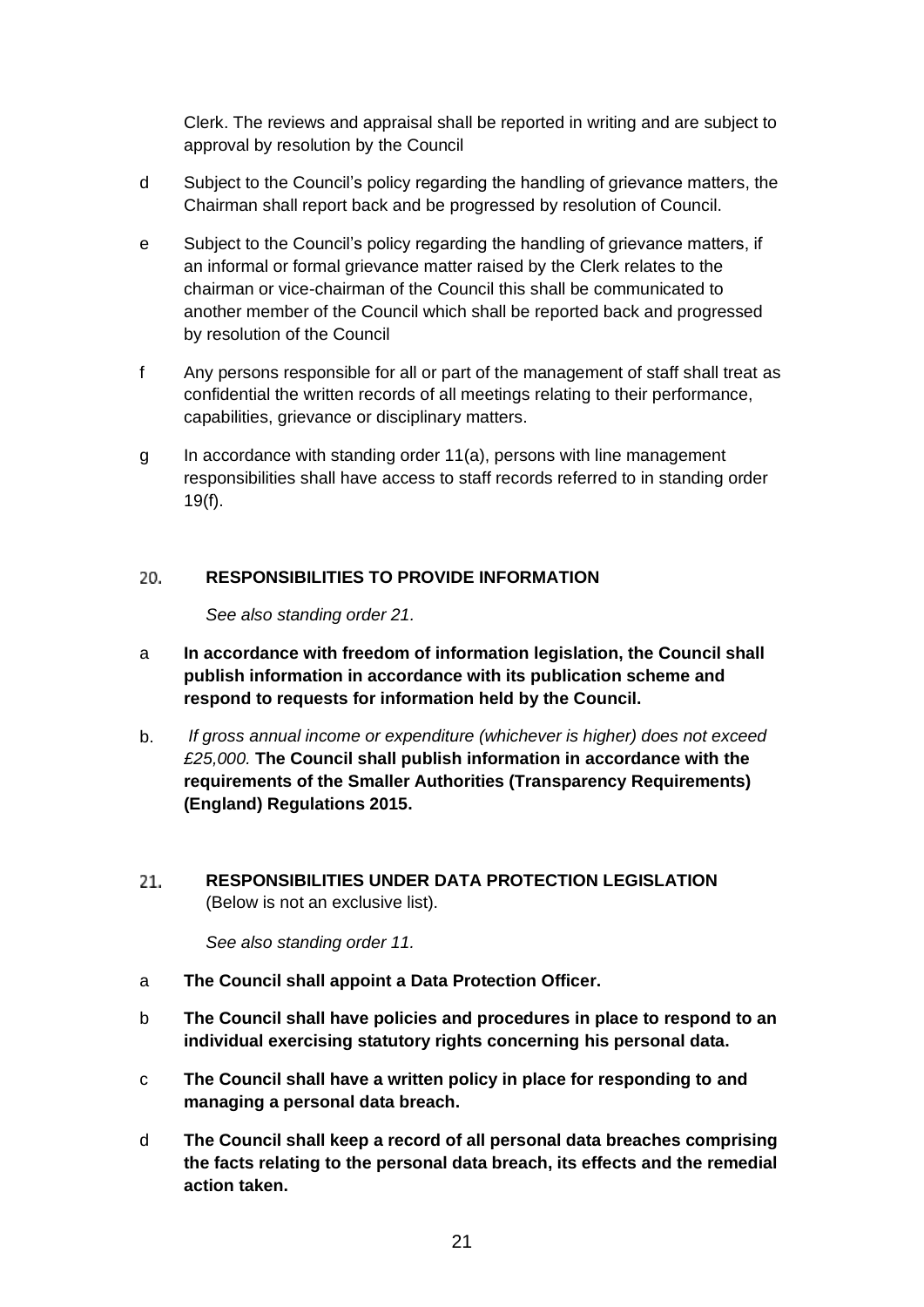- e **The Council shall ensure that information communicated in its privacy notice(s) is in an easily accessible and available form and kept up to date.**
- f **The Council shall maintain a written record of its processing activities.**

#### <span id="page-21-0"></span>22. **RELATIONS WITH THE PRESS/MEDIA**

a Requests from the press or other media for an oral or written comment or statement from the Council, its councillors or staff shall be handled in accordance with the Council's policy in respect of dealing with the press and/or other media.

#### <span id="page-21-1"></span>23. **EXECUTION AND SEALING OF LEGAL DEEDS**

*See also standing orders 15(b)(xii) and (xvii).*

- a A legal deed shall not be executed on behalf of the Council unless authorised by a resolution.
- b **Subject to standing order 23(a), any two councillors may sign, on behalf of the Council, any deed required by law and the Proper Officer shall witness their signatures.**

*The above is applicable to a Council without a common seal.*

## <span id="page-21-2"></span>24. **COMMUNICATING WITH DISTRICT AND COUNTY OR UNITARY COUNCILLORS**

- a An invitation to attend a meeting of the Council shall be sent, together with the agenda, to the ward councillor(s) of the District and County Council OR Unitary Council representing the area of the Council.
- **b** Unless the Council determines otherwise, a copy of each letter sent to the District and County Council OR Unitary Council shall be sent to the ward councillor(s) representing the area of the Council.

#### <span id="page-21-3"></span>25. **RESTRICTIONS ON COUNCILLOR ACTIVITIES**

- a. Unless duly authorised no councillor shall:
	- i. inspect any land and/or premises which the Council has a right or duty to inspect; or
	- ii. issue orders, instructions or directions.